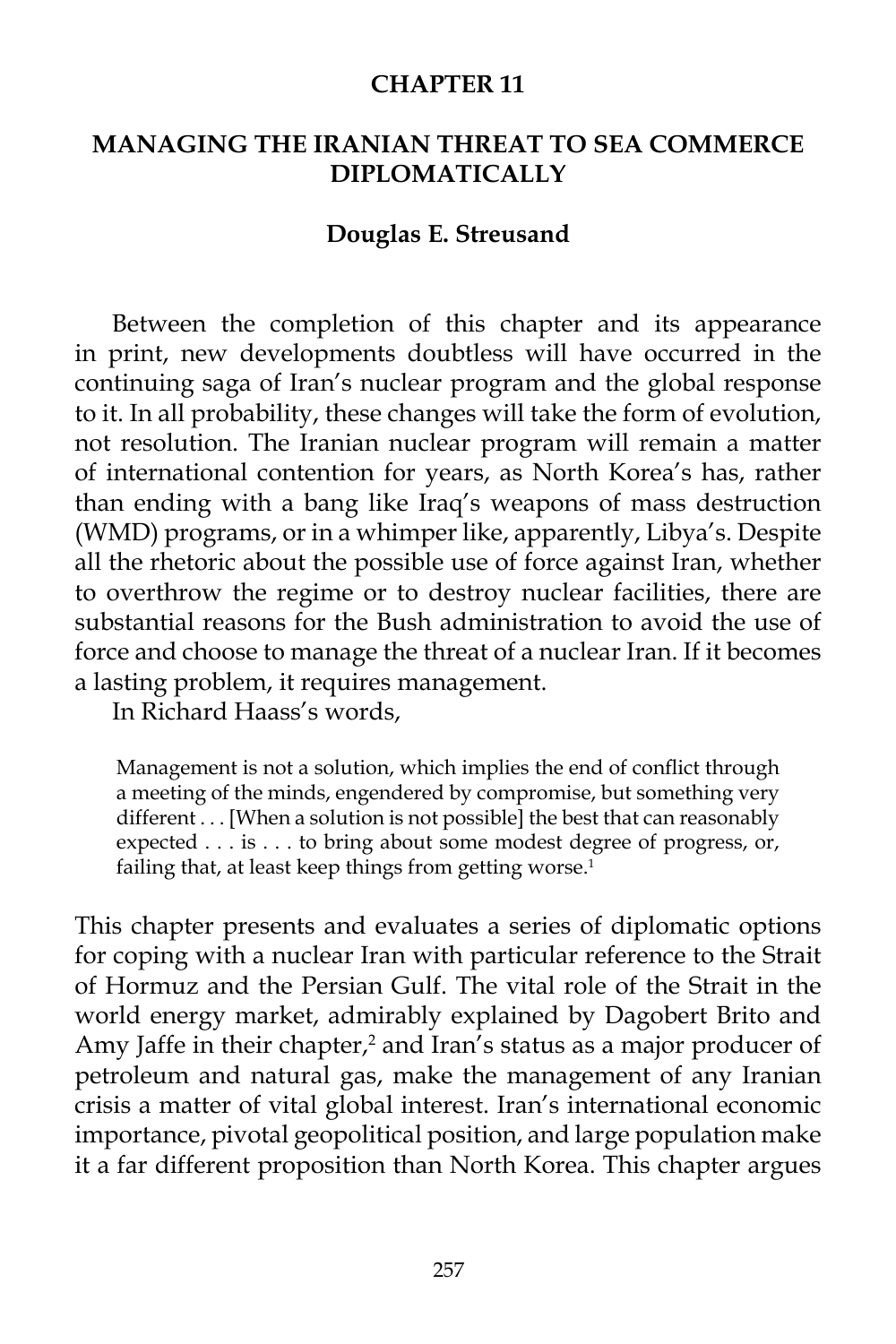that the importance of the Strait of Hormuz as the world's jugular vein implies opportunity as well as vulnerability. The chapter has four sections:  $(1)$  an exposition of the problem to be managed,  $(2)$ a discussion of three historical management regimes which offer precedents for the current problem: the Lausanne Convention, which governed the use of the Turkish Strait from 1923 to 1936, the Montreux Convention, which replaced the Lausanne Convention and remains in force, and the Prevention of Incidents at Sea Agreement between the United States and Soviet navies; (3) an examination of possible methods of managing tensions; and, (4) a conclusion. The chapter presents only modest proposals, in the literal sense of the term. Despite their modesty, they may well fail to win international approval. But even suggesting them might give the United States additional leverage.

## **STATING THE PROBLEM**

 The nature of the Iranian regime, not the power of nuclear weapons, makes a nuclear Iran a threat to the United States. Though we profess to frown upon nuclear proliferation in principle, in practice the context matters more than the fact. Iran's Islamic totalitarian ideology and record of supporting international terrorism distinguish it from all other nuclear powers; North Korea is the only other state with a similar record which has or shortly may have nuclear capability. The United States has not taken preemptive action against North Korea, primarily because of North Korea's conventional deterrent. North Korea's conventional capabilities, especially tube and rocket artillery capable of hitting Seoul, give North Korea the ability to massively retaliate to an attack without WMD.3 Iran's ability to block passage through the Strait of Hormuz, albeit temporarily, constitutes a comparable conventional deterrent. If, however, Iran does obtain a nuclear deterrent, it would have greater freedom to use its other capabilities.

 Iran might use nuclear weapons against Israel, against U.S. or allied interests abroad, or even against the United States or supply them to a terrorist proxy. It has tested medium range ballistic missiles; Central Intelligence Agency (CIA) analysis in 1999 suggested that Iran could test an intercontinental ballistic missile capable of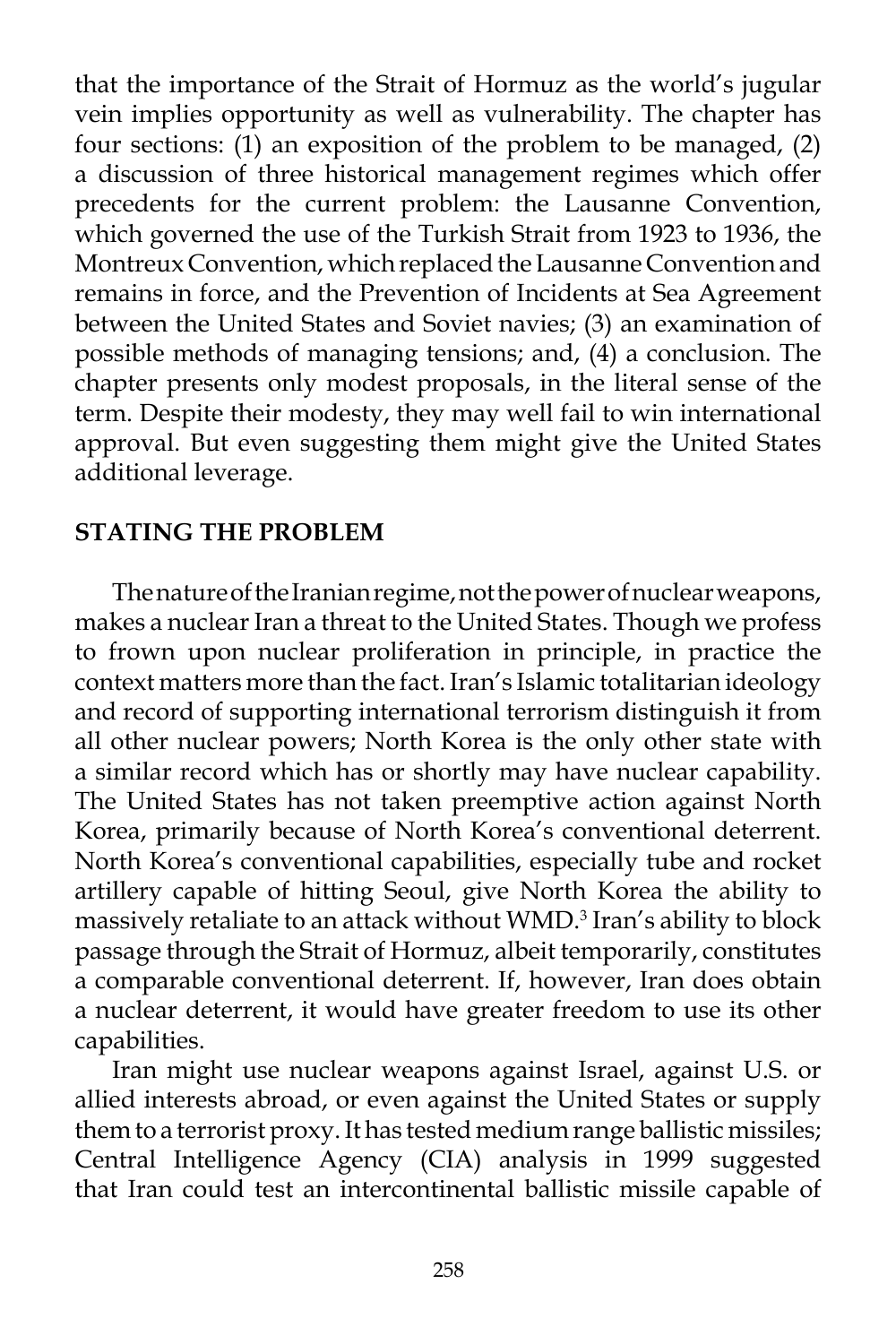reaching the continental United States within 10 years.<sup>4</sup> This threat adds to the justifications for global ballistic missile defense, but Iran, despite its Islamic totalitarian ideology, is not necessarily more likely to use nuclear weapons than any other state. The regime, despite its confidence about the next world, wishes to survive in this one and thus to avoid suffering nuclear retaliation. Even supplying nuclear weapons to terrorists would be extremely risky; Iran hardly could expect to avoid being held responsible. Iran is far more likely to use nuclear weapons the way nuclear powers have used them since 1945, as a deterrent, however aggressive its intentions are. The oft repeated, if not confirmed, statement of a senior Iranian officer to an Indian counterpart that Operation DESERT STORM taught one great lesson: never confront the United States without nuclear weapons, is consistent with this position.5 It suggests that with a nuclear deterrent the Islamic Republic might perceive itself free to take provocative actions with conventional or irregular forces. The possible range of such actions extends far beyond the Gulf and Strait, but Iran would have the most leverage in that critical region. Diplomatic management of a nuclear Iran must thus include preventing Iran from taking provocative military action in the Gulf under the cover of its nuclear deterrent.

 Iran's military programs reflect its identity and foreign policy. Beyond survival, it has two competing yet complementary agendas, the national and the revolutionary. Inevitably, if ironically, the Islamic Republic shares much of the vision of the late Shah: Iran as the dominant power in the Persian Gulf by virtue of location, population, wealth, and history.6 Like the Pahlavi regime, the Islamic Republic fears a superpower; unlike the Pahlavi regime, it cannot rely on another superpower for protection. The Islamic Republic also faces three regional nuclear powers, India, Pakistan, and Israel. The national aspect of Iran's agenda includes a compelling argument for nuclear weapons.7 The acquisition of nuclear weapons also offers Iran a cheaper way of improving its military position than modernizing its conventional forces.8 Thus far, there is no indication that international efforts to dissuade Iran from acquiring nuclear weapons will work, and little reason to believe that even a more representative Iranian government would relinquish nuclear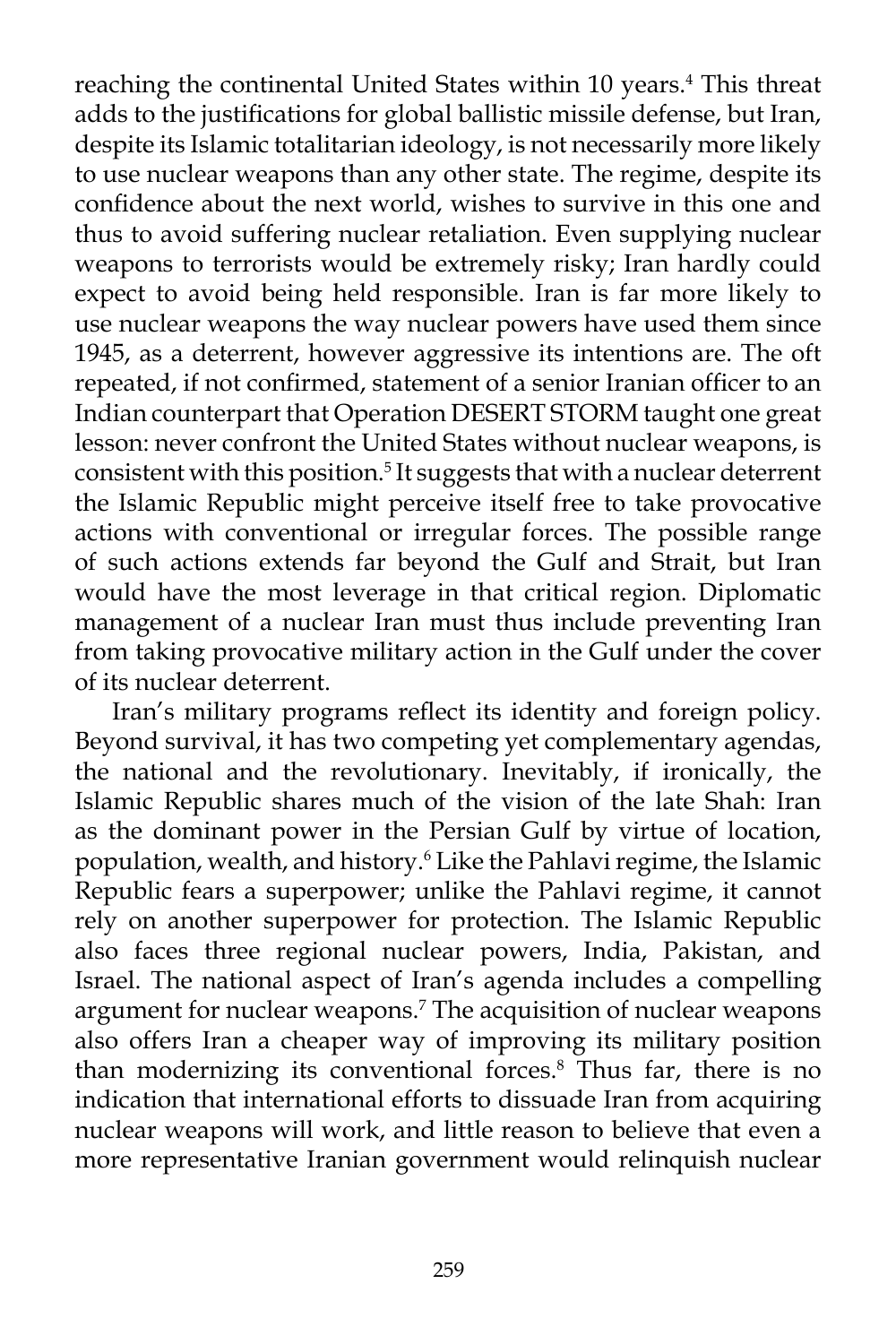ambitions.9 If Iran's conventional deterrent, and other considerations make preemption too dangerous or costly, management is the only alternative. It must begin with deterrence and containment.<sup>10</sup> A diplomatic approach would be a complement to military capability and entirely dependent upon it.

 U.S. interest in the Strait of Hormuz has not changed since 1971, when Great Britain relinquished responsibility for keeping order in the Persian Gulf, or perhaps since the first oil shock of 1973: to prevent interference with free and safe passage through the Strait from disrupting the global petroleum market. This concern goes far beyond preventing an actual halt to passage through the Strait; concrete threats and even vague fears raise tension and prices. This interest, of course, goes beyond the Strait themselves; any disruption in the production and distribution of Persian Gulf petroleum harms the global economy and might harm global order. The Strait draws special attention because more petroleum is more vulnerable there than anywhere else. Although the Iranian military lacks the ability to sustain a blockade of the Strait against a sustained U.S. effort to open them, it certainly has the ability to close them temporarily. A leading expert on Iran's military forces has concluded that Iran has the ability to interfere significantly with Gulf traffic and perhaps to block the Strait of Hormuz temporarily with anti-ship missiles and mines.<sup>11</sup> Any form of naval engagement in the Strait might leave wrecks which would interfere with navigation until they were cleared, not to mention the potential for environmental damage if loaded tankers were sunk or petroleum facilities damaged. Insofar as the issue may be limited to the Strait themselves, the preservation of free and secure navigation matters the most.

 The dependence on petroleum traffic, of course, runs both ways; the exporters depend on it as much as the importers do. A closure of the Strait would harm all concerned. Does that mutual dependence create a mutual deterrence on which all concerned may rely, making the vulnerability of the Strait a nonissue? Unfortunately, it does not. Faced with what it considered an existential threat to the regime, the leadership of the Islamic Republic of Iran certainly would be willing to close the Strait, however destructive the effects would be on their own economy.12 Two generations ago, the Mossadeq government deprived itself of oil revenue when it nationalized the oil industry.<sup>13</sup>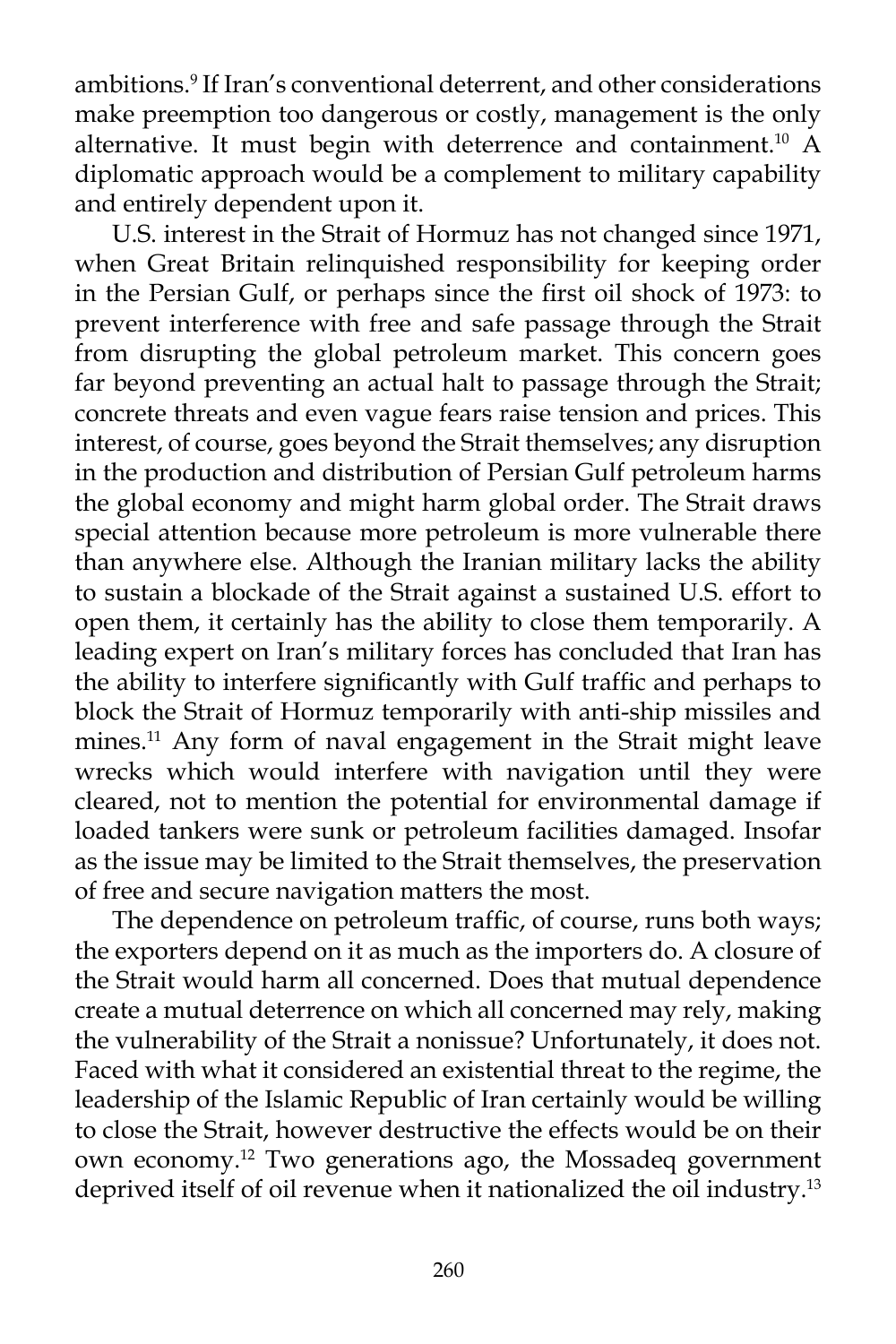Iran's economy is far more dependent on oil and gas export revenues today than in 1952, but the regime could survive a short blockage. Since a far larger proportion of world energy supplies comes from the Persian Gulf now than in the past, Iran has greater leverage now than it did under Mossadeq.

 The U.S. interest in the security of Gulf petroleum goes far beyond the Strait. Since 1973, the United States has employed a variety of strategies to secure our interests in the Gulf, from the "twin pillars" policy—reliance on Iran and Saudi Arabia as U.S. proxies to keep order—of the 1970s to the dual containment policy of the 1990s. Until 2003 at least, two themes have remained consistent through all the changes in policy and administrations: protection of the production and distribution of petroleum from external attack, whether from the Soviet Union, the Islamic Republic of Iran, or Saddam's Iraq; and support of stable regimes against internal subversion, whether from the Communist left or the Islamist right. Operation IRAQI FREEDOM and the George W. Bush administration's new emphasis on the promotion of democracy in the Middle East have altered these themes, though encouragement for the Gulf regimes to develop more representative institutions (especially the smaller members of the Gulf Cooperation Council [GCC]) is hardly new and produced palpable results in the 1990s.<sup>14</sup> The destruction of the Ba`ath regime in Iraq eliminated any possible counter to Iran from within the region for years to come. The GCC countries still lack the ability to counterbalance Iranian power. It will take years for Iraq to regain the ability even to defend itself. There is no power capable of preventing Iran from dominating the Gulf except for the United States.15

 These realities fix the parameters of the international issue requiring management: the conflict between Iran's national objective of regional dominance and revolutionary objective of spreading Islamic totalitarianism and the Western objective of security for the production and transportation of oil and natural gas from the Gulf region. Any reduction in tension and uncertainty in the Gulf and Strait would affect global oil and natural gas prices directly by reducing insurance premiums on shipments without reducing the income of the producers. It thus would serve the interests of both producers and consumers. For this reason at least, the competition between the United States and Iran is not a zero sum game, creating opportunities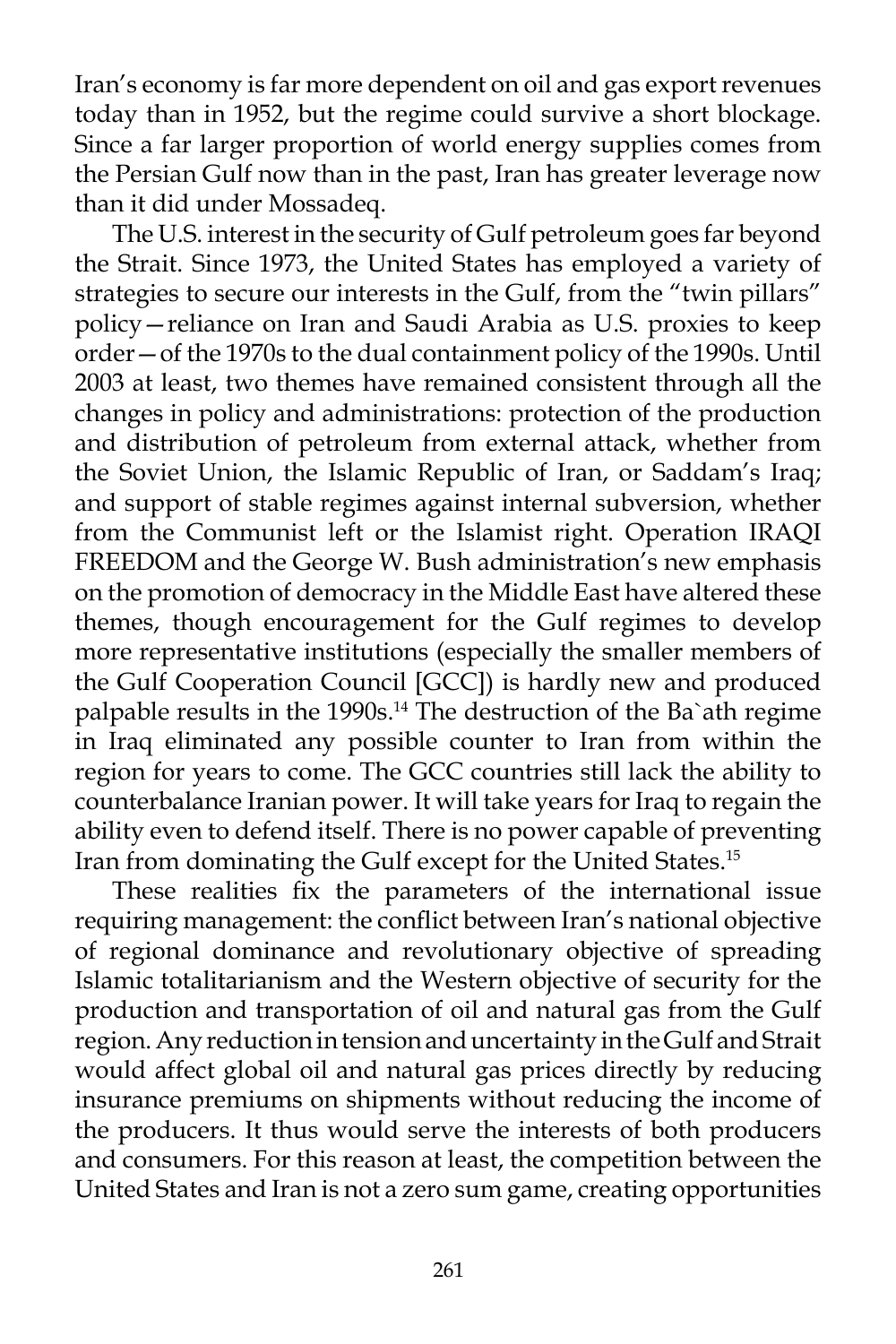for mutually beneficial management. The lack of diplomatic relations and persistent hostility between the United States and Iran does not make the establishment of a management regime impossible, though it certainly makes it more difficult. The United States has negotiated with and entered into agreements with North Korea, though the results hardly have been encouraging. But a management regime would not necessarily involve direct negotiations; it might consist merely of an exchange of public statements. It also might involve the creation of a multilateral organization specifically to deal with the Strait of Hormuz or the Gulf as a whole; it might or might not have a regional disarmament component.

 Any such diplomatic initiative would have to be fail-safe, meaning it would need to meet three criteria. First, the presentation of the initiative would need to strengthen the standing and credibility of the United States, globally and regionally, even if Iran rejected it. Second, if Iran accepted the initiative and then violated it after it went into effect, the stigma or penalty Iran would need to suffer by doing so would need to outweigh substantially any disadvantage to the United States. Concretely, the United States must retain the ability to blockade Iranian shipping outside the Persian Gulf, as well as to take effective military action against Iranian territory. Third, if Iran accepted the arrangement and abided by it, the result would need to make disruption of traffic through the Strait of Hormuz, and, preferably, of the supply of hydrocarbons from the Gulf in general, less likely. Any diplomatic initiative which did meet these criteria would warrant serious investigation. It, of course, would not deal with Iran's nuclear program directly and would, in fact, constitute an entirely separate diplomatic track.

### **THE PRECEDENTS**

 A different set of Straits preoccupied global statesmen for most of the 19th and 20th centuries. The "Straits Question," the question of control over access to the Black Sea through the Bosporus and Dardanelles, was the core of the Eastern Question, the unknown prognosis of the Ottoman Empire, the "Sick Man of Europe". It attracted enough attention to add the word "jingoism" to the English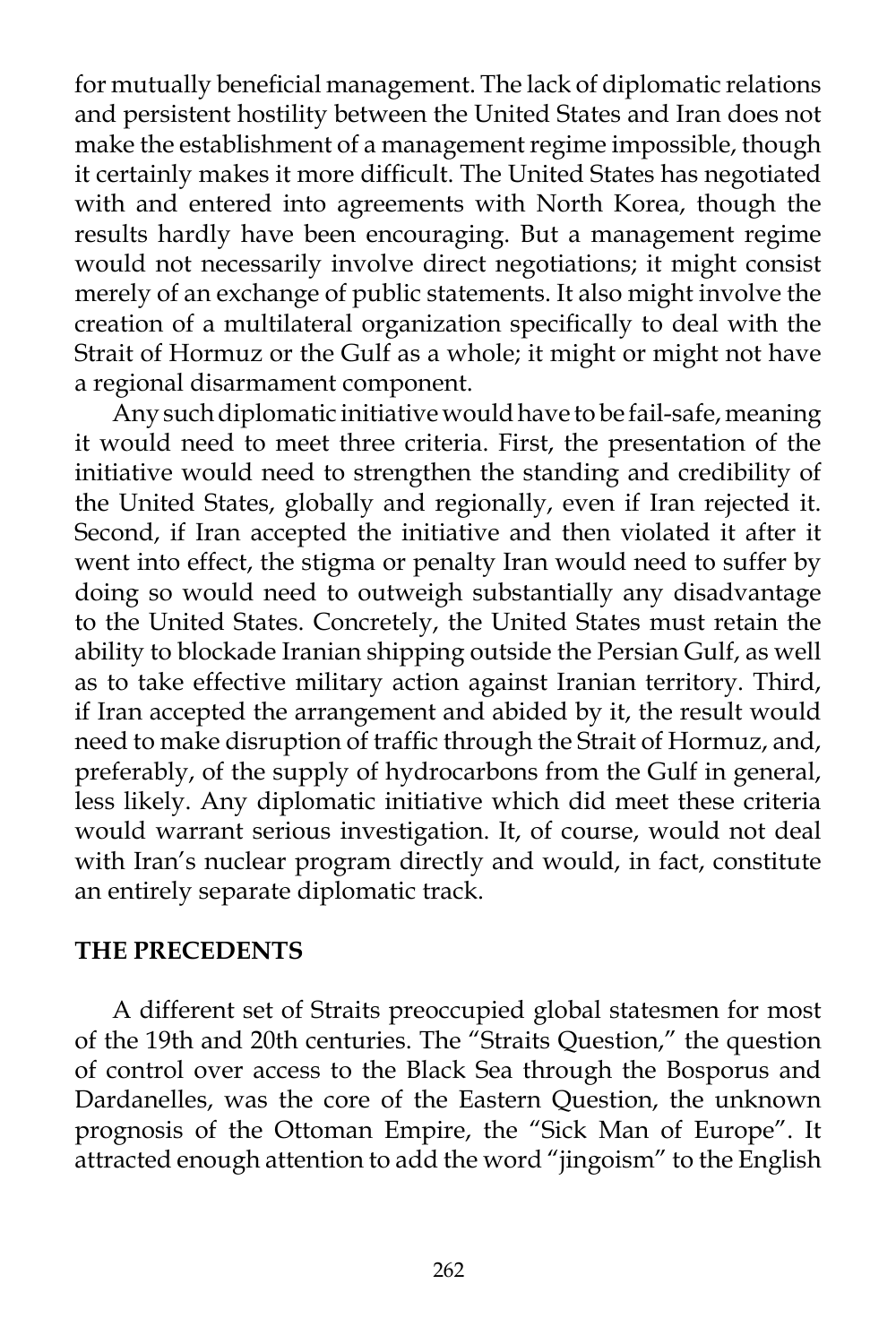language; the Russo-Turkish War of 1877-78 inspired a popular song in Britain with the refrain:

We don't want to fight, but, by jingo if we do We've got the ships, we've got the men, we've got the money too. We've fought the Bear before, and while Britons shall be true, The Russians shall not have Constantinople!<sup>16</sup>

The European powers addressed the Straits Question in a series of treaties, beginning with the London Protocol of 1830 and ending with the Montreux Convention. Evaluation of the terms and functioning of the Montreux Convention and the preceding Lausanne Convention thus requires review of the history behind them.

 Geopolitics, not geography or the routine functioning of international law, made the Straits Question a question. The Dardanelles is no more than four miles wide, and the Bosporus even narrower. As long as a single state controlled both shores, the Straits ordinarily would be the territorial waters of that state, and the Sea of Marmara between them an enclosed sea. When the Ottoman Empire was a great power, there could be no Straits Question. The Treaty of Kucuk Kaynarca of 1774 ended that era. It established the Russian presence on the Black Sea littoral and awarded Russian ships free navigation through the Straits. The other major European powers gained similar rights by individual treaties; the Black Sea, for centuries an Ottoman lake, became an international waterway. Access to the sea for commerce, however, did not make the Straits a matter of high politics. The Russian desire to dominate the Black Sea and to gain unfettered access to the Mediterranean Sea through the acquisition of Constantinople did so. Britain, the chief maritime power of the time, regarded Russian control of the Straits an unacceptable threat to her interests. It would have created a fundamental asymmetry, with the Russian fleet able to penetrate the Mediterranean and the Black Sea closed to outside forces. The British determination to deny the Straits to Russia kept the Sick Man of Europe alive. The Anglo-Russian rivalry over the Straits formed the complement of the "Great Game," the competition between the two powers in Central Asia.<sup>17</sup>

 In its broader form, then, the Straits question concerned control of Constantinople and the Straits littoral; the more narrow form,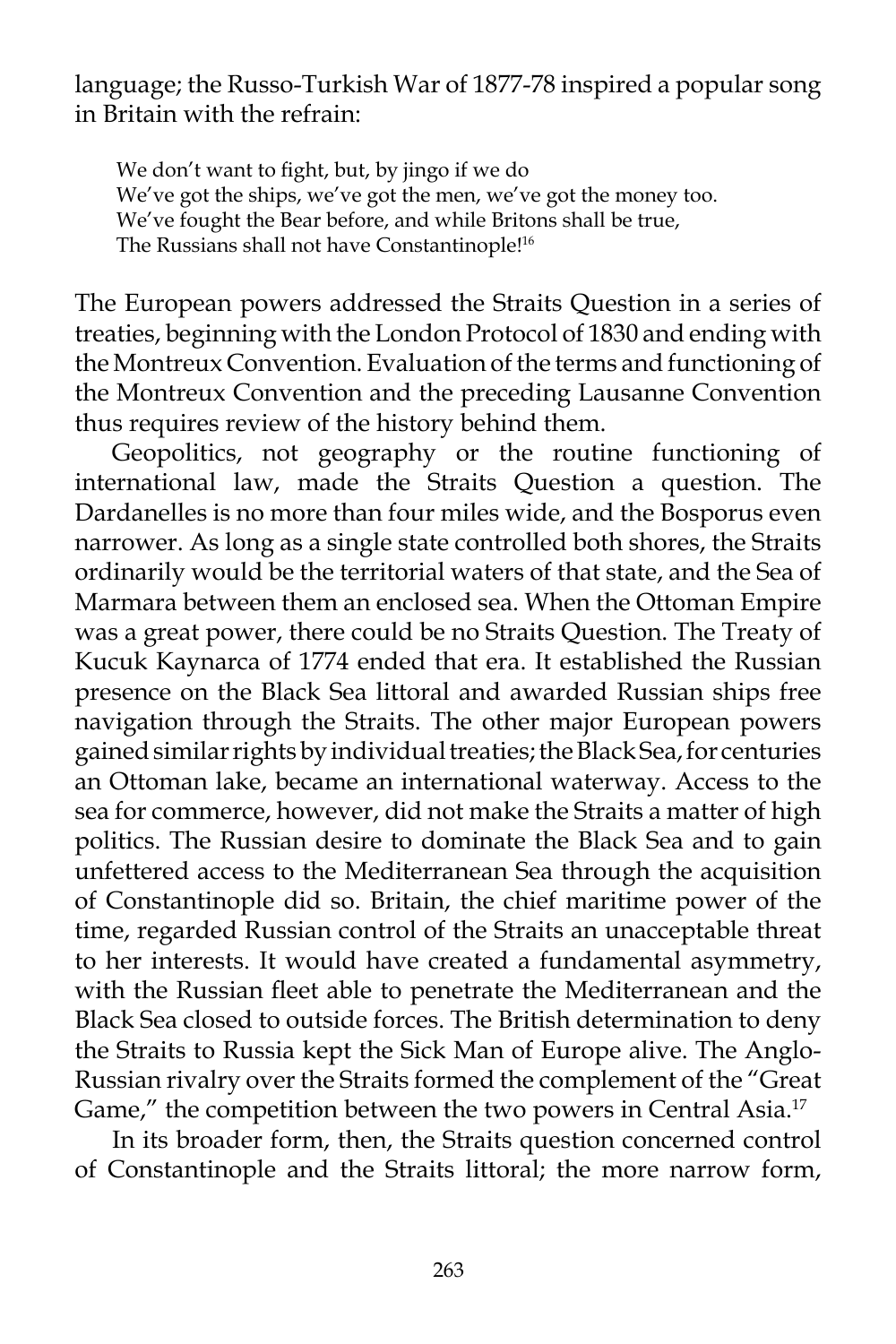which the diplomatic instruments generally addressed, concerned the passage of shipping, especially naval forces, through the Straits. The Anglo-Turkish Treaty of 1809 stated that the prohibition of the passage of foreign warships through the Straits was an "ancient rule" of the Ottoman Empire. Britain sought to transform the ban from an Ottoman policy to international law. Russia sought to replace the ban with an exclusive privilege to use the Straits for naval purposes. The procession of treaties governing the use of the Straits during the 19th century reflected the ebb and flow of British and Russian fortunes and interests. The 1841 London Convention prohibited all foreign naval shipping, with some minor exceptions, from passing through the Straits; subsequent treaties in the 19th century continued this arrangement. This compromise satisfied Russia because it kept the superior Royal Navy out of the Black Sea, and Britain because it kept the Russian fleet from threatening the Mediterranean lifeline to India. In essence, this situation remained stable so long as no outside force altered the policies of Britain and Russia. In the 20th century, Germany twice became that outside force.<sup>18</sup>

 When the Ottoman Empire entered World War I by permitting the German battlecruiser *Goeben* and cruiser *Breslau* to enter the Dardanelles and closing the Straits to pursuing British warships, it ended, temporarily, the conflict between Britain and Russia over the Straits. Turkish control of the Straits blocked the best route for British supplies to reach Russia; the British leadership considered the Russian alliance essential for the defeat of Germany. Although the Allied efforts to force the Straits failed, British opposition to Russian control of the Straits ended. Russia demanded possession of Constantinople and the entire western shore of the Straits and the Sea of Marmara; Britain agreed. That commitment later became part of what is generally known as the Sykes-Picot Agreement, although Russian foreign minister Sergei Sazanov also signed it, and it was negotiated in Petrograd in 1916.19

 When the war ended, the Russian Empire had ceased to exist, and the Soviet regime had renounced the Russian claims on Ottoman territory. The Armistice of Mudros, which ended hostilities with the Ottoman empire on October 31, 1918, opened the Straits to Allied shipping and permitted the Allies to occupy Constantinople and the Bosporus fortifications. The Allies addressed the future of the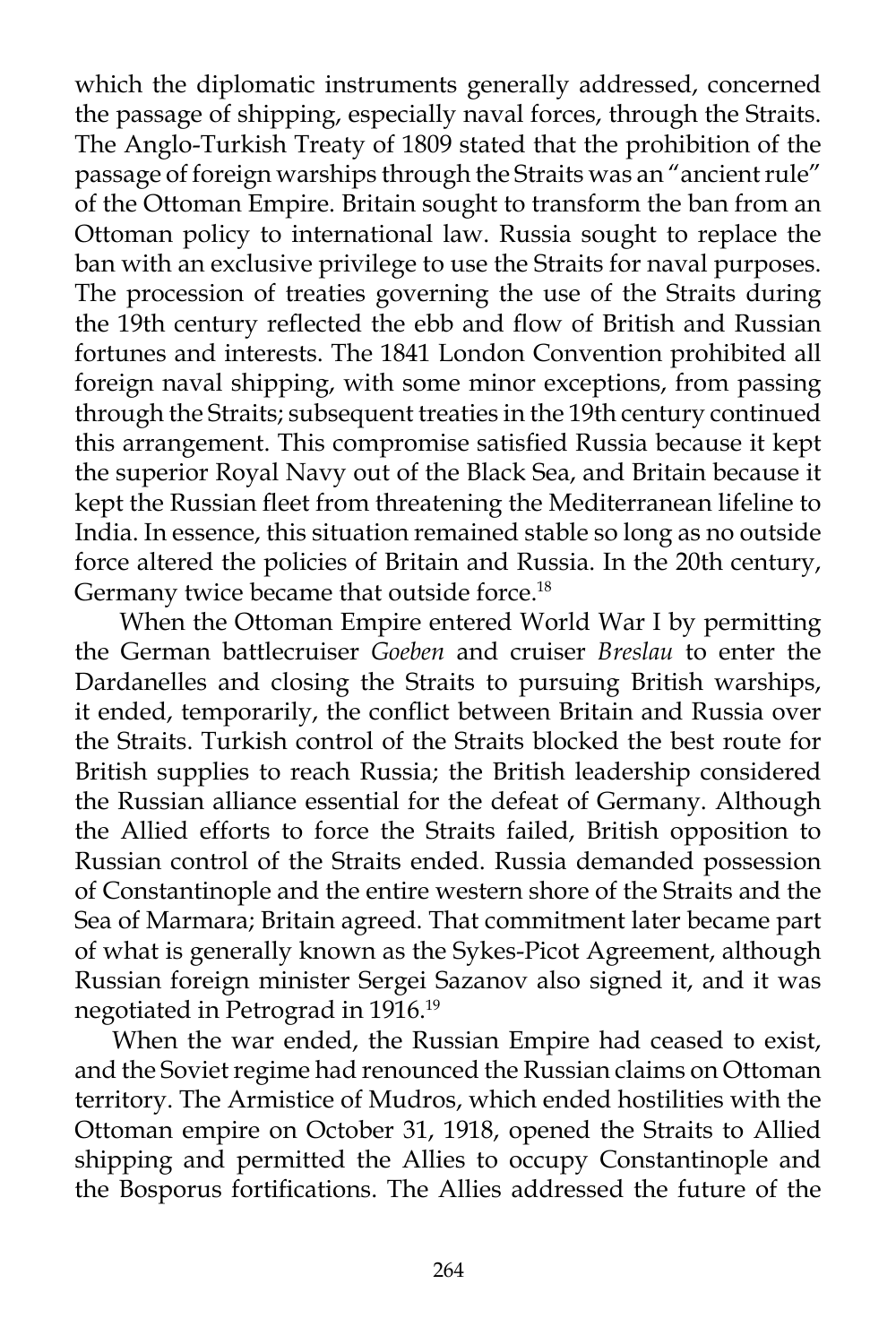Ottoman Empire in the Treaty of Sevres, signed August 10, 1920. The Treaty called for the partition of the Ottoman Empire. It assigned the western shore of the Straits except Constantinople to Greece; an Ottoman rump would retain control of Constantinople and the eastern shore. Those states, however, would delegate sovereignty over both shores of the Straits, designated as the Straits Zone, to a Straits Commission, consisting of representatives of the Allied powers. Under the Commission, all ships and aircraft would have virtually unfettered freedom of navigation in the Straits, in peace and war $20$ 

# **TREATIES GOVERNING USE OF TURKISH STRAIT**

## **The Lausanne Convention**.

 The emergence of the new Turkey under Mustafa Kemal, later Kemal Ataturk, rendered the Treaty of Sevres moot. When Kemal's forces, already in control of Anatolia, approached the Allied garrison at Constantinople in October 1922, Britain and Greece agreed to an armistice and revision of the Treaty of Sevres. During the course of the negotiations which produced the Treaty of Lausanne, signed July 24, 1923, Ataturk put a formal end to the Ottoman Empire and established Turkey as a republic. The Soviet Union, now firmly established, participated in the Lausanne negotiations. The Lausanne Treaty gave the new republic full sovereignty over Anatolia and a small enclave in Europe, including the important city of Edirne, but not control over the Straits. The old polarity between Britain and Russia over the Straits had reappeared. The Soviet delegation at Lausanne supported Turkish sovereignty over the Straits with commercial traffic entirely unrestricted and naval passage entirely prohibited, a return to the status quo ante bellum. Britain and the other Western powers, however, wanted to retain the Sevres arrangements for the Straits. Prolonged and difficult negotiations produced the Convention of Lausanne, signed August 14, 1923, which was separate from the broader Treaty of Lausanne and dealt only with the Straits Question.<sup>21</sup>

 The Lausanne Convention had four main provisions: freedom of navigation through the Straits, demilitarization of the Straits,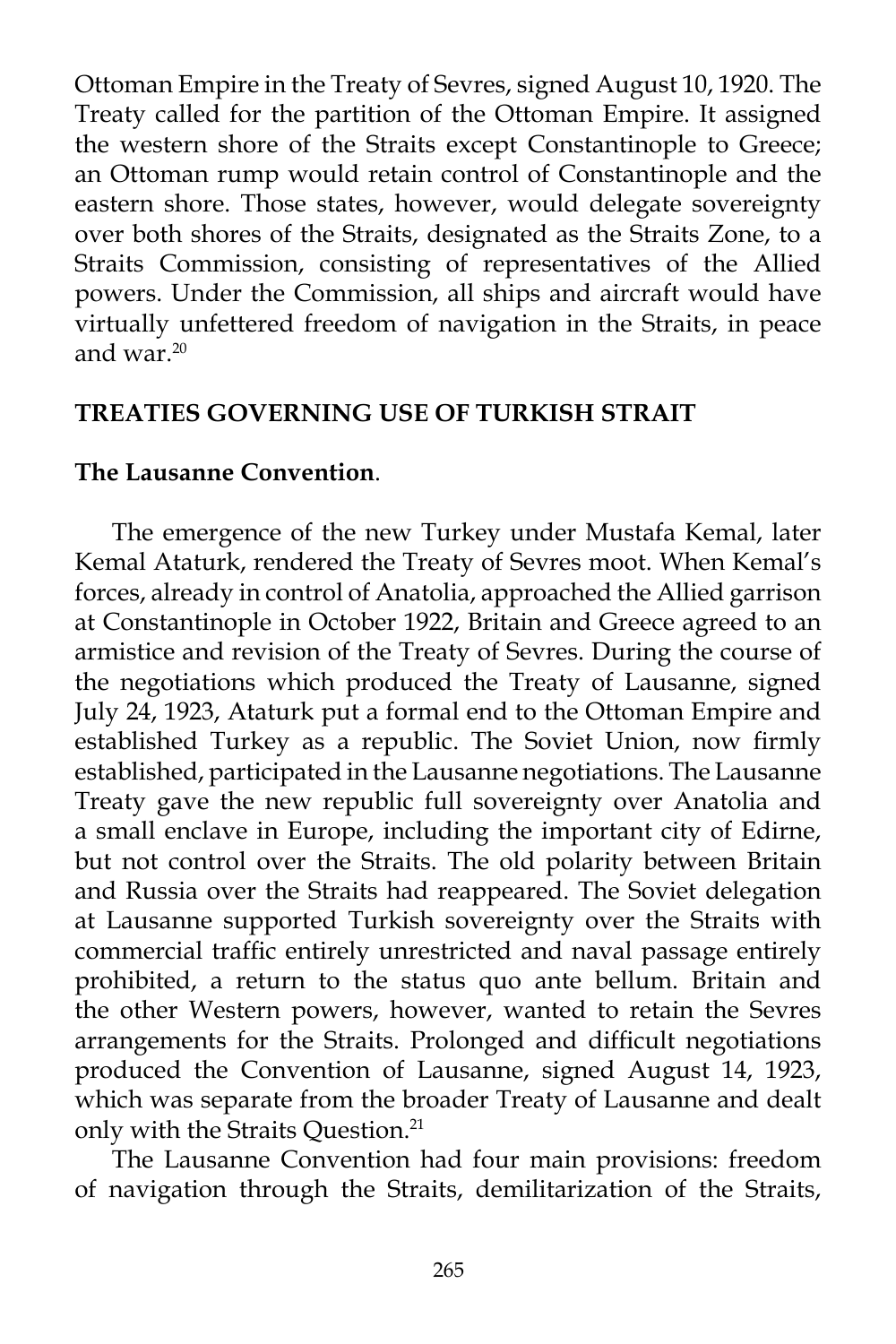an international guarantee for the security of the Straits, and the establishment of a Straits Commission to execute the provisions of the Convention. This arrangement satisfied neither Turkey, which did not gain sovereignty over the Straits, nor the Soviet Union, which confronted the possibility of facing hostile naval forces in the Black Sea. But the Convention protected Soviet interests to a degree. It distinguished between riparian states, states on the shores of the Black Sea, and nonriparian outside powers. No outside power could send into the Black Sea a naval force larger than the most powerful riparian fleet, inevitably but not explicitly that of the Soviet Union, but outside powers had the unconditional right to send flotillas of up to three ships, with the largest not to exceed ten thousands tons. This provision tacitly prohibited outside capital ships—battleships and aircraft carriers—from entering the Black Sea. In time of war, these arrangements did not change if Turkey was neutral; if Turkey was a belligerent, neutral warships retained the right to pass through the Straits but enemy ships and aircraft were prohibited. The Straits Commission, not Turkey, had the right and the responsibility to enforce these provisions. This arrangement reassured the Soviets about a possible threat from the Black Sea, but permitted the nonriparian states to operate naval forces there and assured international control of the Straits. Although Turkey was deprived of control over the Straits and sovereignty over the Straits littoral, Ataturk had every reason for satisfaction with the broader settlement of the Treaty of Lausanne and priorities beyond the Straits.<sup>22</sup>

 The growth of German power in the 1930s reduced the importance of British and Soviet differences over the Straits and increased the value of Turkey as a potential ally. This situation gave Turkey the opportunity to obtain a revision of the Lausanne Convention. The revision of other components of the postwar settlement provided the Turks with a pretext for requesting revision of the Convention in 1933, though the conference to do so did not meet until 1936.<sup>23</sup>

### **The Montreux Convention**.

 During the complex series of negotiations which produced the Montreux Convention, Britain took the position that the Straits were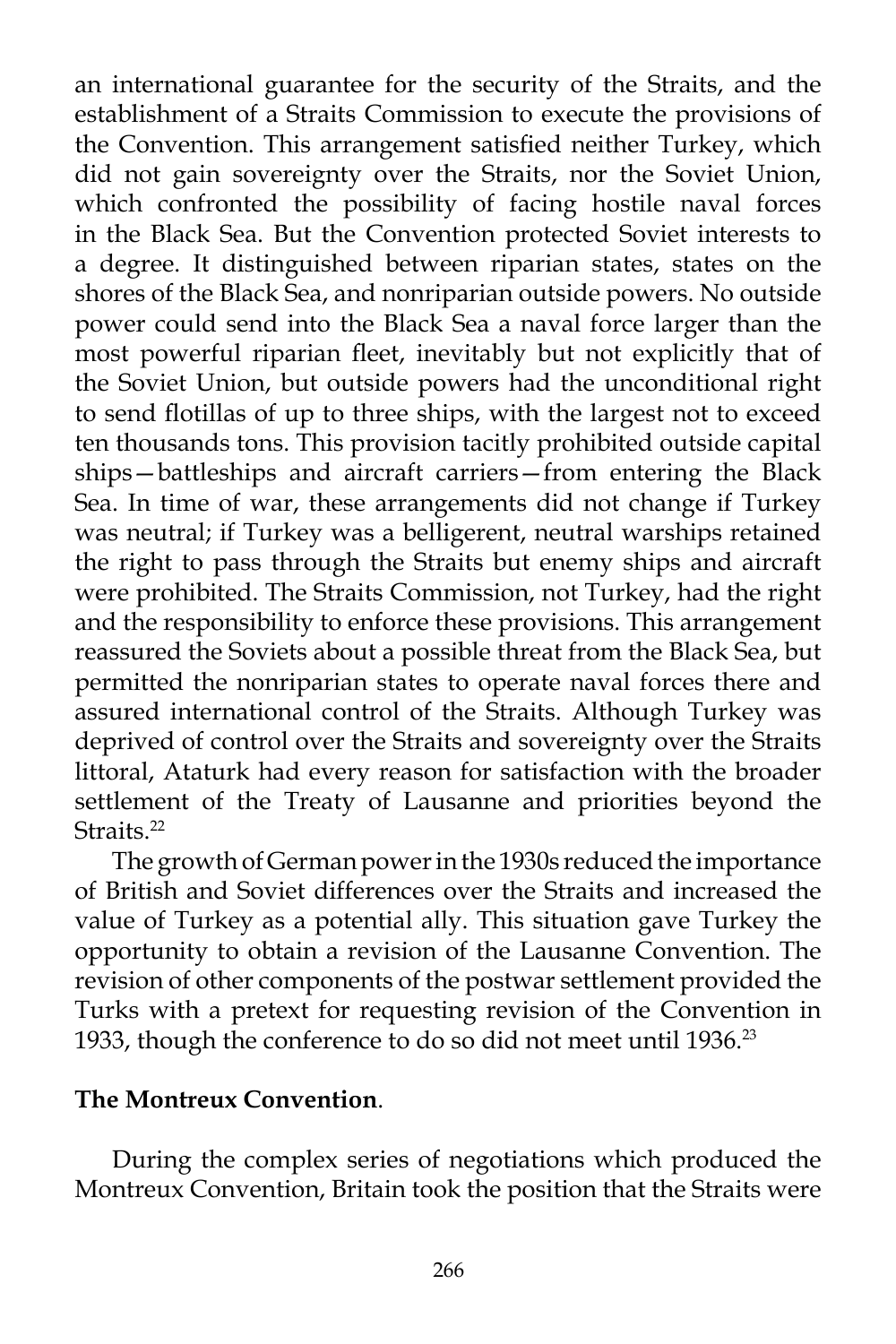an "international waterway connecting two international seas."24 The Soviets sought to differentiate between the Mediterranean as an international sea and the Black Sea as a closed one. To the Turks, the issue of Black Sea access mattered less than that of sovereignty over the Straits and the Straits littoral. Turkey's ability to occupy the Straits Zone unilaterally, as Germany had the Rhineland, gave the Turks considerable leverage, as the terms of the Convention indicate. It gave each of the major participants in the negotiations enough of their objectives to make the arrangement acceptable. For Britain, the principle of freedom of navigation in the Straits became a matter of international law, and nonriparian states gained the right to operate substantial but limited naval forces in the Black Sea. For the Soviet Union, the restrictions on nonriparian naval forces in the Black Sea and the privilege of passing large naval units through the Straits mitigated failure to gain closed status for the Black Sea. Turkey got full sovereignty, including the right to fortify the Straits, but not sovereign control of navigation.

 The provisions of the Convention restrict commercial navigation in the Straits only if Turkey is at war, or regards war as imminent. In that circumstance, nonbelligerent vessels may pass the Straits as long as their passage does not assist Turkey's enemies, which implies Turkey's right to inspect passing vessels. The Convention does not distinguish between the riparian and nonriparian states with regard to commercial navigation. In peacetime, small warships and naval auxiliaries of both riparian and nonriparian states may pass the Straits without restriction in daylight. Submarines of Black Sea navies may pass through the Straits on the surface, but only if constructed outside the Black Sea for use within it or for repair at outside yards and return from them, not for routine deployment. Nonriparian states may send no more than 15,000 tons of naval shipping through the Straits at one time; riparian states may exceed that tonnage—and thus send capital ships through the Straits—if their large units have no more than two accompanying destroyers. Nonriparian states may not maintain a total of more than 30,000 tons in the Black Sea at any given time, but this provision is subject to change. If the strongest riparian fleet—meaning the Soviet fleet expanded by 10,000 tons from its size at the time of the signature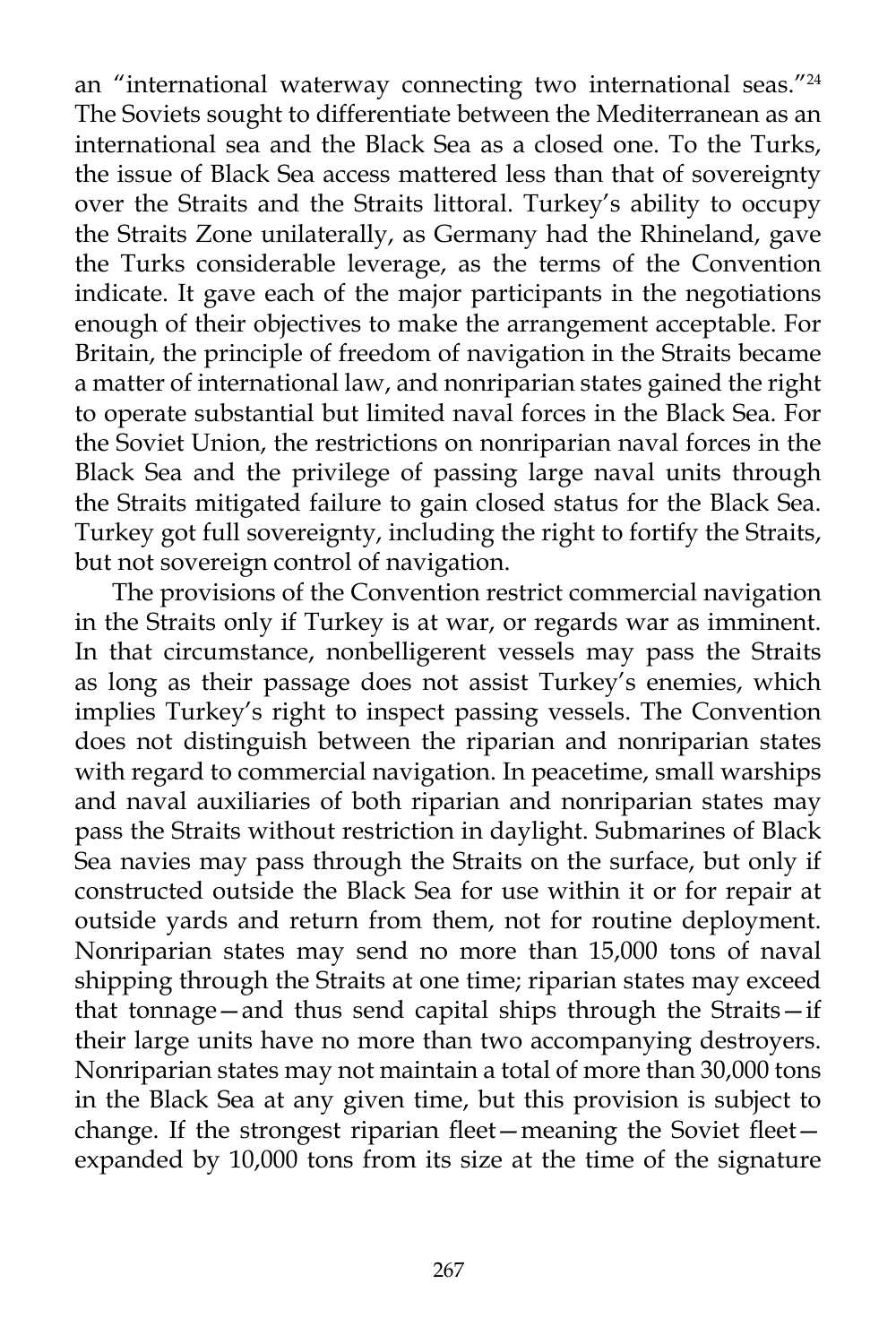of the Convention, the permissible size of nonriparian fleets was to grow to 45,000 tons. Nonriparian naval forces may not remain in the Black Sea longer than 21 days. If Turkey is at war or, significantly, regards itself in imminent danger of war, the passage of combatant ships, of any power, becomes subject to its sole discretion. The wording of the Convention makes it effectively perpetual unless one of the signatories gives notice of intent to denounce.25

 The Montreux Convention remains in force to this day. It has survived through 7 decades of geopolitical turbulence not because the conflict of interests over the Straits ended, but because it managed the situation well enough that none of the parties had sufficient motivation to raise tensions enough to change it. It has been a classic example of successful management as Haass describes it. The Soviet Union sought to alter the terms of the Convention, before, during, and after World War II. It proposed to transfer responsibility for the security of the Straits from Turkey to a Turkish-Soviet condominium which would have given the Soviets military bases at the Straits. This return to the historical Russian desire to control the Straits inevitably elicited firm opposition from Turkey, Great Britain, and the United States. Soviet pressure on Turkey in the postwar years impelled the United States to become involved in the eastern Mediterranean, thus helping to establish the pattern of the Cold War.<sup>26</sup> Even today, Turkey chafes under the Montreux provisions which deprive it of the right to restrict commercial traffic through the Straits.<sup>27</sup> Successful management regimes chafe, but rarely raise blisters.

## **The Prevention of Incidents at Sea Agreement**.

 The Agreement Between the Government of the United States of America and the Government of the Union of Soviet Socialist Republics on the Prevention of Incidents On and Over the High Seas (INCSEA), signed on May 25, 1972, by Secretary of the Navy John Warner and Admiral of the Fleet Sergei Gorshkov, differs from the Lausanne and Montreux Conventions in many dimensions. A bilateral executive agreement between the U.S. and Soviet Navies rather than a formal treaty, it remained in effect for only 16 years before it was replaced by the Prevention of Dangerous Military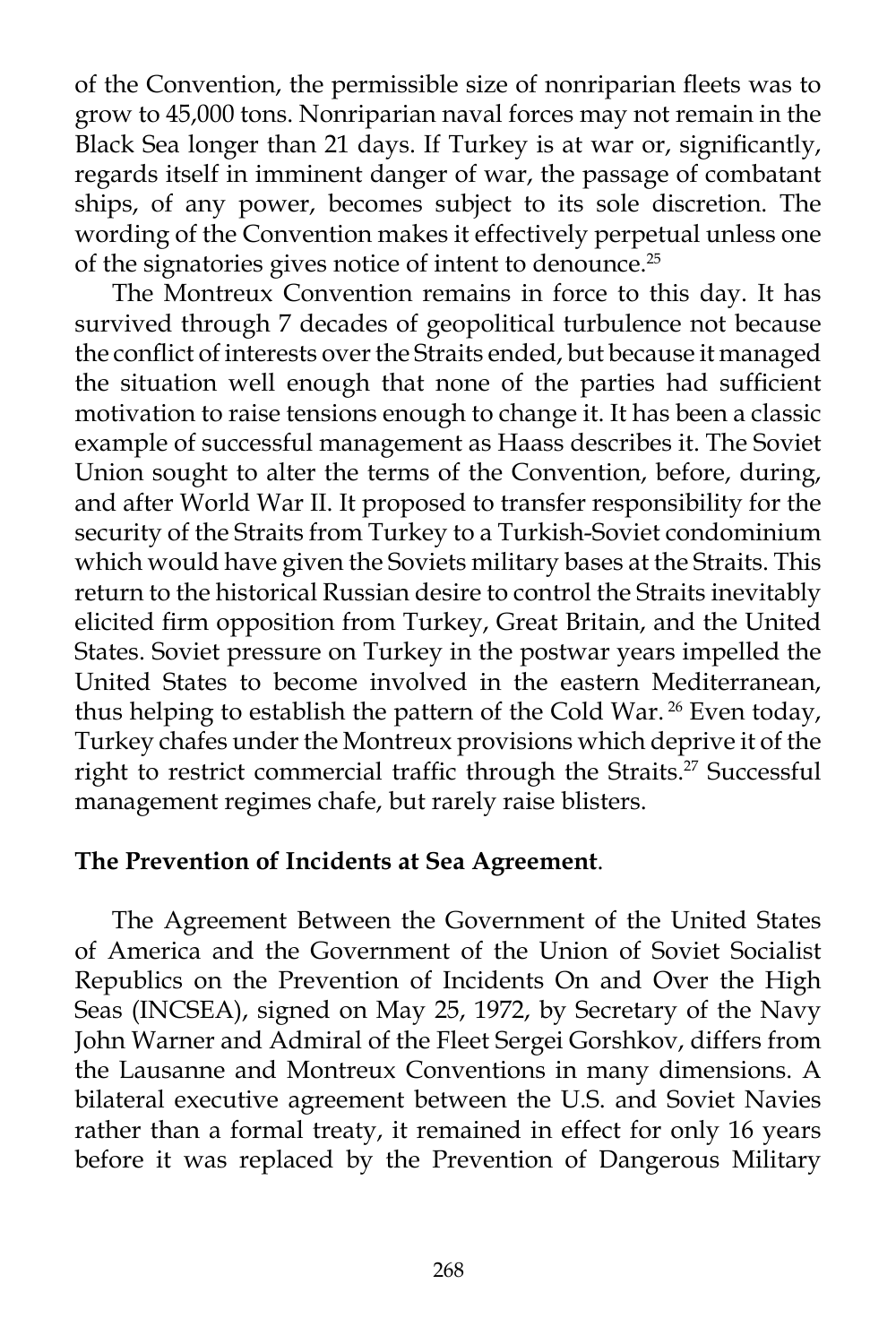Activities Agreement of 1988. It did not address a long-standing major international issue. It encompassed only a narrow aspect of the rivalry between the United States and the Soviet Union. Within these limits, INCSEA achieved its objectives.

 The expanding presence and increasing assertiveness of the Soviet Navy created the need for INCSEA. Soviet ships and aircraft often interfered with U.S. naval operations. Because the Soviets were deploying an array of new ships, aircraft, and weapons systems, U.S. ships often approached Soviet units closely to gather intelligence visually. Near misses and collisions, some of which caused the loss of aircraft and casualties, had become frequent. The United States raised the possibility of an agreement to reduce incidents in 1968. The final agreement was straightforward. It required the two navies to obey the standard nautical Rules of the Road, to avoid provocative behaviors, such as simulating attacks on or aiming weapons at each other, to use navigation lights properly, to use signals to warn each other of danger, and to meet annually to review the implementation of the agreement.<sup>28</sup>

 INCSEA established a new pattern of professional interaction among American and Soviet naval officers. It reduced the number of incidents and proved particularly useful during the October 1973 Arab-Israeli War, when both navies had large forces in the eastern Mediterranean and international tension compelled the commanders to jockey for tactical advantages. The two navies came to value the unique service-to-service relationship and to resent outside interference in it. During the tense period of the early 1980s, U.S. warships repeatedly entered what the Soviets considered internal waters in order to demonstrate the principle of freedom of navigation. These incursions led to a number of naval confrontations which the INCSEA annual reviews helped to resolve. When Soviet units interfered with U.S. salvage operations in international waters after the destruction of Korean Air Lines Flight 007, the United States invoked INCSEA to demand that the Soviets end their harassment, and they complied. When the United States temporarily terminated official contacts with the Soviet armed forces after the murder of Major Arthur Nicholson in 1985, the decision deeply disturbed Soviet naval officers.29 INCSEA became a model for a bilateral agreement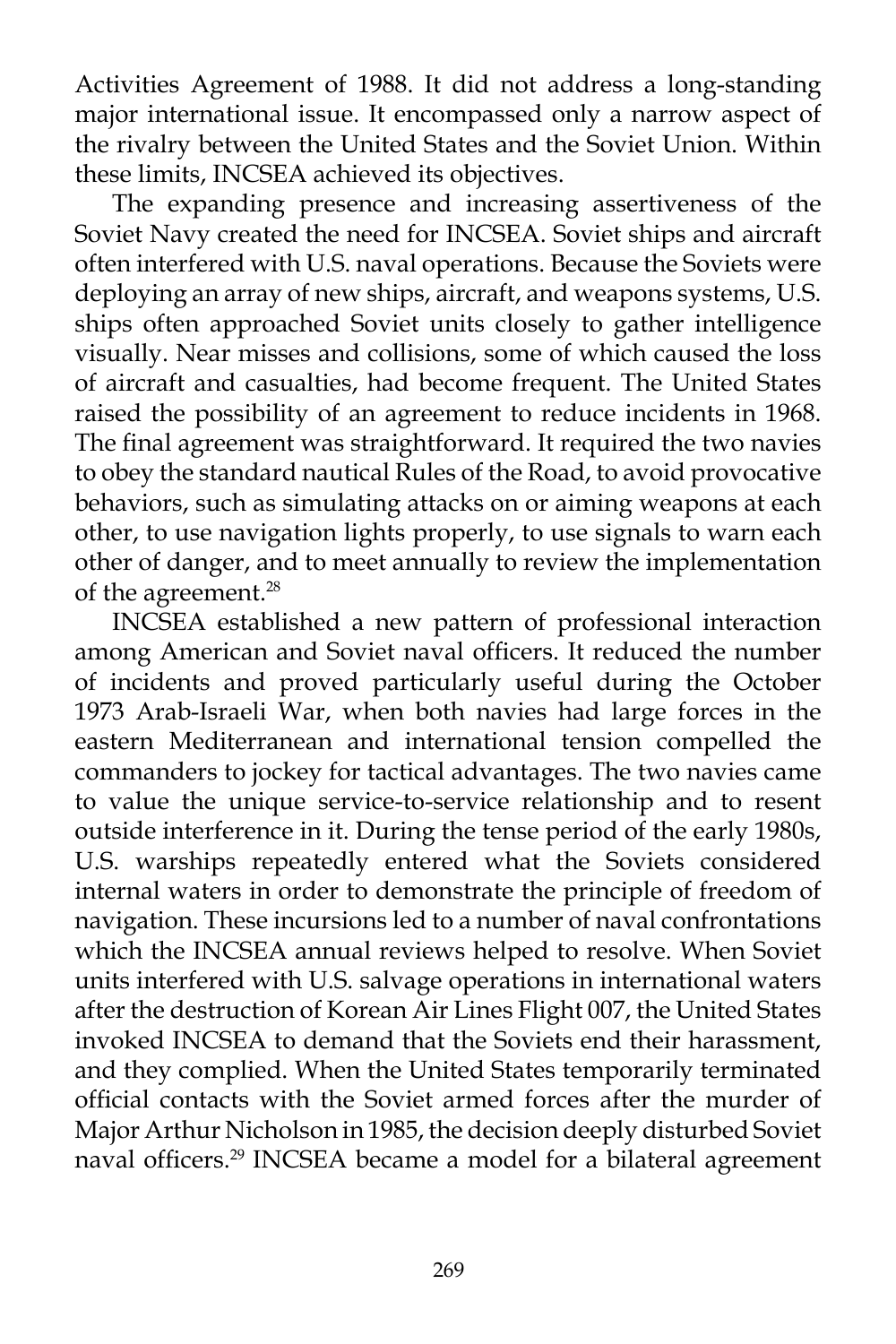between the German and Polish navies in 1990, and the United States proposed a multilateral equivalent as part of a comprehensive Middle East settlement in 1992. The U.S. and Chinese navies signed a similar agreement in 1998.30

 David Winkler, the leading authority on INCSEA, gives six reasons for its success. Both navies wanted to avoid damage to their ships and aircraft and the possibility of an escalation of tensions or even hostilities as result of accident or imprudence. Because the rapid growth of the Soviet Navy put many inexperienced officers in command positions, this danger concerned the Soviets particularly. The simplicity of INCSEA's terms, the professionalism of those charged with enforcing it, and the practice of discussing violations in advance of the annual review made the review process effective. The social norms established for the review sessions created a positive atmosphere. The low profile of the agreement—which did not require congressional approval and concerned professional military officers primarily—facilitated its success. The provision for direct communications between the navies and the annual reviews made verification far easier than in more elaborate arms control agreements.<sup>31</sup> INCSEA gave the navies of both countries, especially the insurgent Soviet Union, a growing vested interest in keeping tensions low. This interest certainly would not have prevented them from going to war at the behest of their political masters. It did, however, function as a confidence-building measure, which gradually impressed observers outside of the two navies.

## **Precedent Conclusions**.

 The precedents offer a variety of models for the Persian Gulf and Strait of Hormuz, though, of course, none fits precisely. The Lausanne Convention offers the most applicable model for a comprehensive agreement. The primary objection to Lausanne, Turkey's lack of sovereignty over the Straits, would not apply to the Strait of Hormuz because neither Iran nor any other state has claim to sovereignty; the Strait is inherently an international waterway. Demilitarization and international control exercised by an intergovernmental organization devoted to the maintenance of free and secure navigation could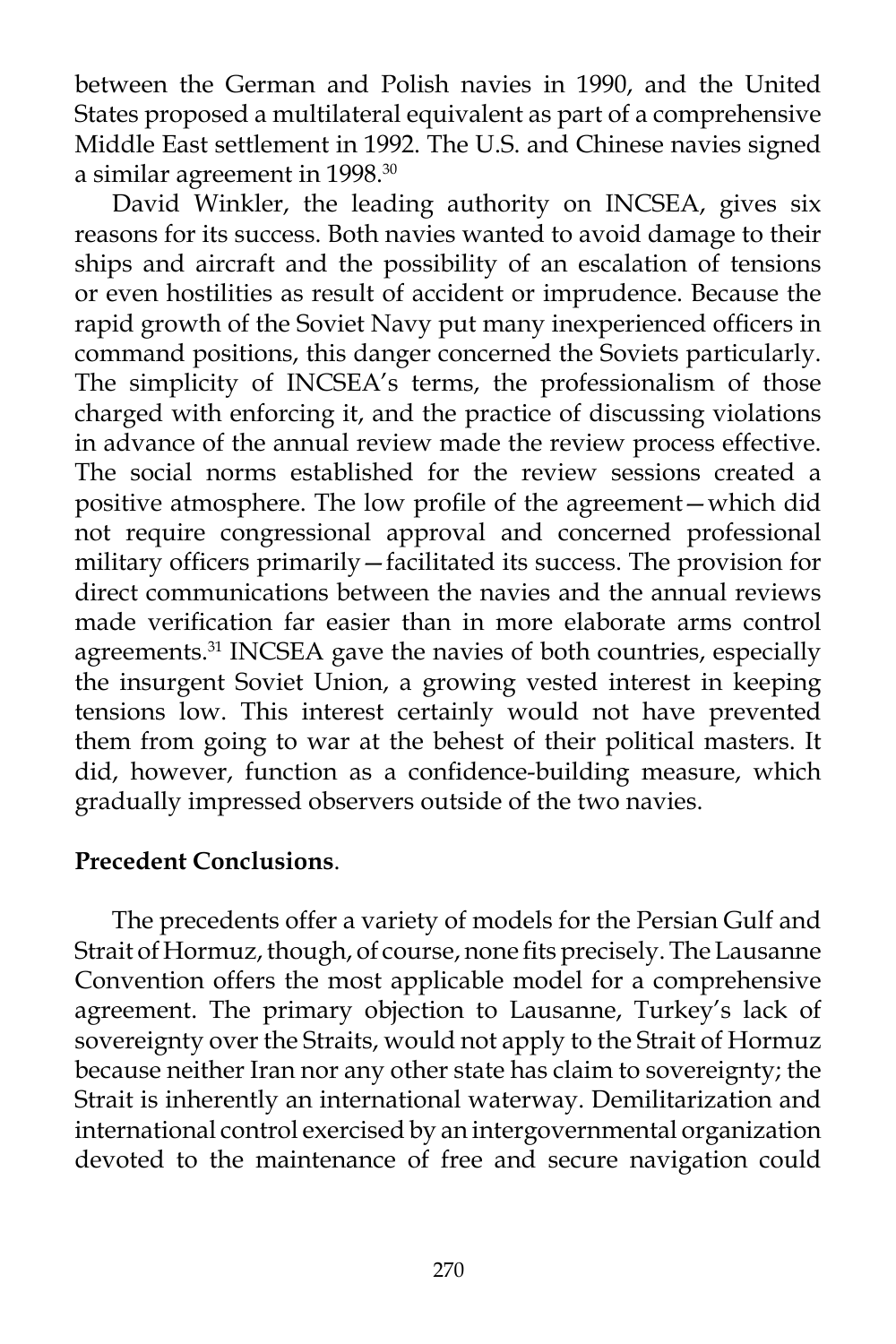benefit all concerned. A more modest and less visible agreement on the model of INCSEA, reducing local tensions and the probability of provocative incidents, would have similar advantages on a smaller scale. Many possibilities exist between the two extremes.

# **MANAGEMENT IN THE PERSIAN GULF AND STRAIT OF HORMUZ**

Several different variables define the matrix of possible management regimes. In addition to the diversity in the scope and diplomatic formality suggested by the precedents, the geographic compass of an agreement could vary from the Strait of Hormuz alone to the entire Gulf and its littoral. The United States thus has a wide range options from which to select a management regime to meet the fail-safe criteria. In proposing and, perhaps, implementing the regime, the United States would have the initiative and significant strategic advantages. The establishment of a management arrangement for the Gulf or Strait, properly done, would be an opportunity to turn military capability into diplomatic advantage, not an offer of concessions for returns which may prove ephemeral.

 The strategic advantages are inherent in the power relationship between a global maritime power and an insular regional power. The military leverage of the United States comes, most importantly, from the ability to interdict Iranian shipping outside the Strait of Hormuz, in the Gulf of Oman or Arabian Sea, and to conduct effective strikes against Iran from outside the region. No agreement restricted to the Gulf and its littoral would affect those capabilities. Though Iran's military capabilities threaten U.S. interests, there is little doubt that U.S. capabilities pose a greater threat to the Islamic Republic. This fact makes it possible for a management regime to meet the fail-safe criteria because it creates the possibility of a quid pro quo with the Iranian regime which does not harm U.S. interests.

 In the context of the Gulf, the United States has a narrow agenda: the protection of the production and export of petroleum and natural gas, and the reduction of the protection costs paid for them.<sup>32</sup> We are free to pursue those objectives as long as we do not compromise other broader objectives, as would happen, for example, if a management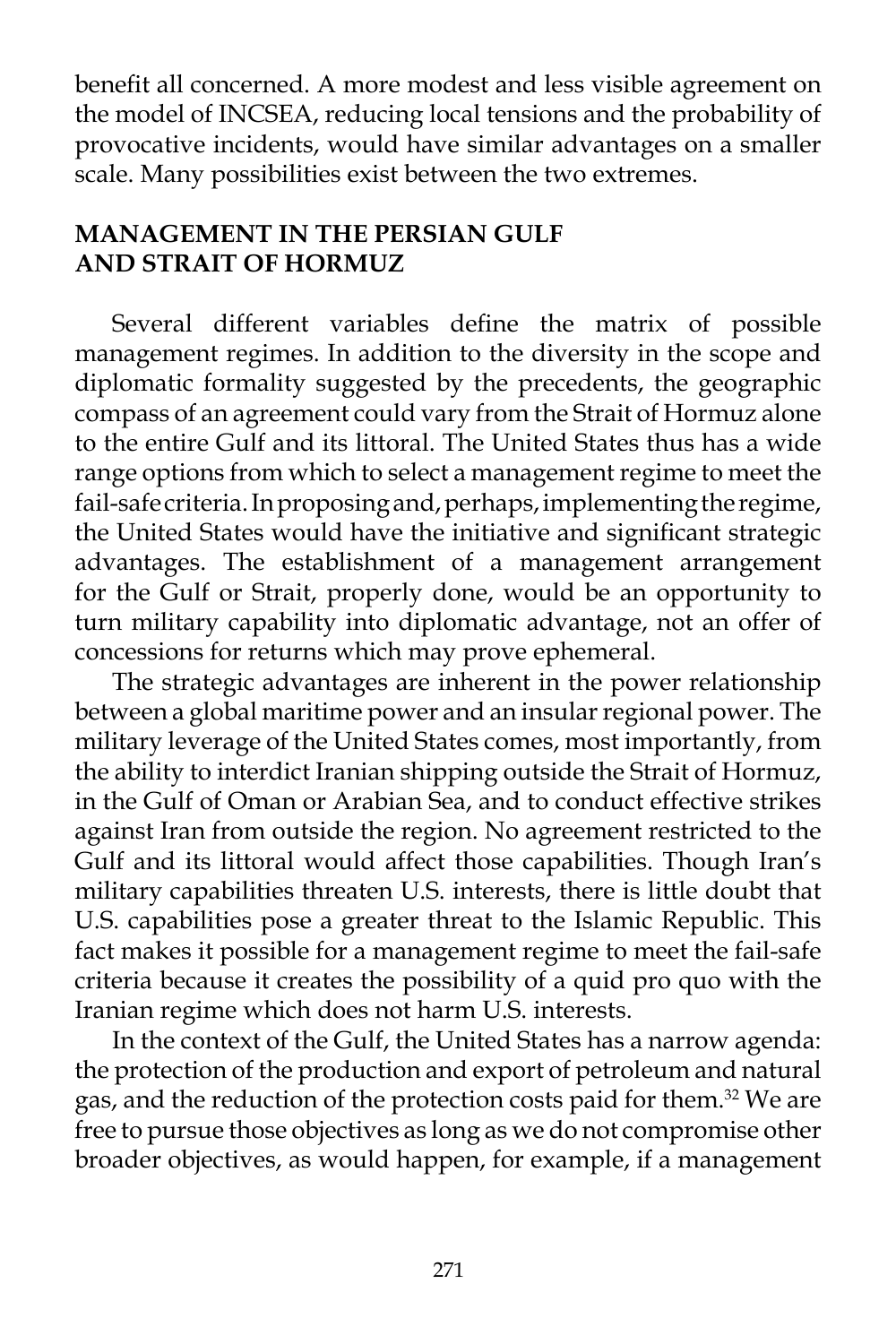regime restricted the U.S. ability to take whatever actions deemed necessary to deal with the Iranian nuclear program. A pledge not to attack Iranian nuclear facilities in exchange for an Iranian pledge not to block the Strait, for example, would not be acceptable; it would guarantee the success of Iran's conventional deterrent. The United States could, however, promise not to interfere with Iranian shipping within the Gulf and Strait or attack Iranian oil and natural gas facilities, onshore and offshore, in return for an Iranian pledge not to attack shipping or the oil and gas facilities of other Gulf states. By reducing the probability of attack, this type of agreement would have a direct impact on prices by reducing insurance premiums, even it had no other effect. Such an agreement would prohibit attack on Iran's most important economic assets, but it appears so unlikely that the United State would choose to do so under any circumstances that the prohibition appears acceptable.

 U.S. military action against Iran might have one of four general purposes: preemption, punishment, rollback of aggression or provocation, or regime change. Preemptive or small scale punitive operations probably would consist either of precision guided munitions, or possibly, the insertion and extraction of special operations forces to destroy specific military or paramilitary targets. The Israeli attacks on the Osiraq reactor in 1981 and the Palestinian Liberation Organization (PLO) headquarters in Tunis in 1985; Operation EL DORADO CANYON against Libya in 1986; the 1998 cruise missile strikes against targets in Afghanistan and the Sudan; and commando operations like the Israeli, German, and French hostage rescue operations at Entebbe, Uganda in 1976; Mogadishu, Somalia in 1977; and Kolwezi, Zaire in 1978, exemplify this type of mission. Only if the Islamic Republic used oil and gas facilities to shield other activities, which the large number of non-Iranians involved in the petroleum industry makes unlikely, would a prohibition on attacking them interfere with this type of operation.

 Iran's conventional military weakness makes the type of aggression or intervention which would require a punitive response comparable to Operation DESERT STORM highly unlikely. Without considering either the probability or the desirability of a military intervention to change the Iranian regime, such an operation would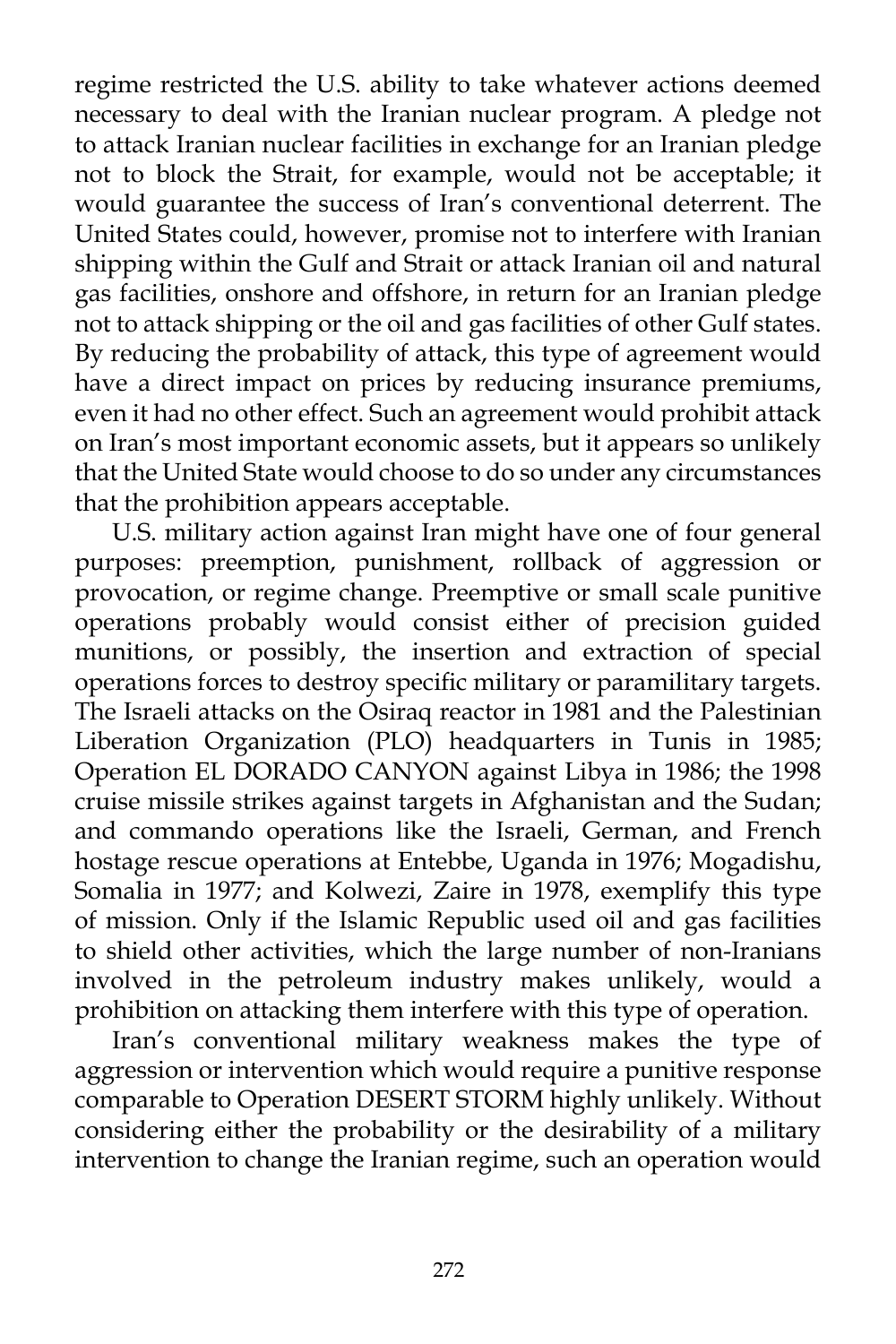not target the energy facilities. Energy resources and facilities form an important component of national power, as Ray Cline's methodology for assessing national power indicates.<sup>33</sup> But regime change operations, after all, seek to overthrow governments, not conquer nations. Iraqi oil facilities were not, and Iranian facilities are not, the centers of gravity of the regime. Clausewitz presents the concept of center of gravity thus: "One must keep the dominant characteristics of both belligerents in mind. Out of the characteristics, a certain center of gravity develops, the hub of all power and movement, on which everything depends. That is the point against which all our energies must be directed."34 John Warden relies on this concept as the organizing principle of his analysis of air warfare.<sup>35</sup> The Islamic Republic's center of gravity consists of the mechanisms of political coercion which keep it in power, not the economic resources of the country in general. Attacking oil facilities also has inherent environmental risks. The United States thus could surrender the option of attacking Iranian oil facilities without violating the fail-safe criteria.

 To Iran, the proposition would appear less favorable, because the ability to interfere with traffic in the Strait is not only the keystone of Iran's conventional deterrence but also a major source of Iran's regional leverage. Iran might well reject such a proposal, whatever diplomatic form it took. It would, however, do so at the cost of appearing of intransigent, globally and regionally. An Iranian rejection would imply that Iran considered blocking the Strait and attacking its neighbors' shipping and energy facilities an option, which the other Gulf countries would hardly welcome.<sup>36</sup>

 This discussion of a no-attack pledge suggests ways in which even the proposal of a management regime could serve American interests. Other initiatives could have similar effects. Narrowing the geographic range of the proposed regime to the Strait and drawing on the Lausanne precedent raises the possibility of a local demilitarization. There would be some advantage, however, in an agreement which simply moved Iranian forces away from the Strait. Iranian control of the disputed islands of Abu Musa, the Great Tunbs, and the Lesser Tunbs, some 50 kilometers west of the Strait, and undisputed Sirri Island further west, offer it a definite advantage in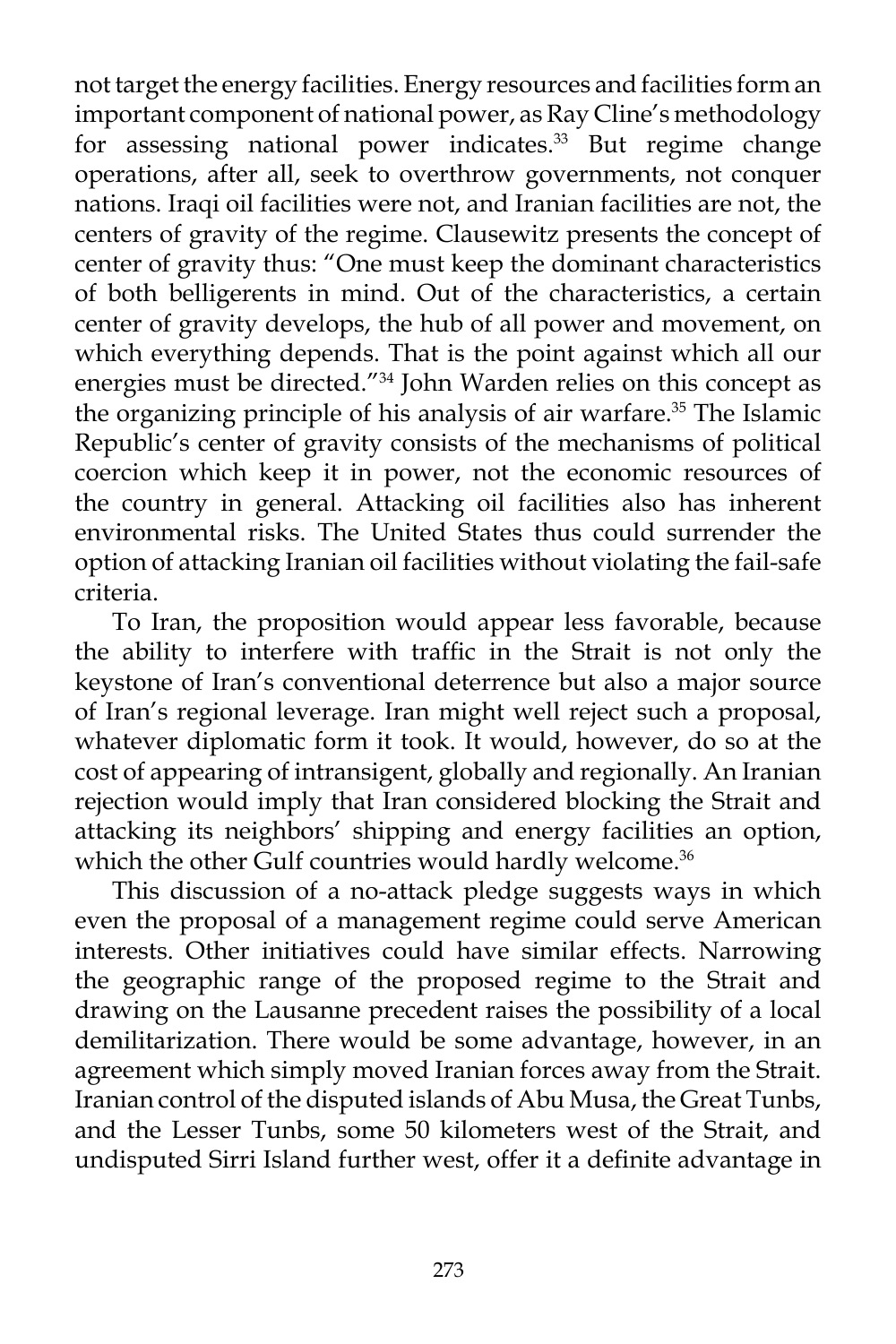closing the Strait, though not a militarily decisive one.37 Given the short distances involved, Iran could fire antishipping missiles or conduct special operations with small craft from bases on the mainland.<sup>38</sup> A territorial arms control agreement or demilitarized zone would have to extend well beyond the Strait to deny Iran the ability to interdict traffic in the Strait. If it did so, it would encompass the major Iranian naval base at Bandar Abbas and the entire territory of several of the emirates of the United Arab Emirates (UAE). But the elimination of military forces from the Strait and their immediate environs, even if only the islands and the tip of the Musandam Peninsula—part of Oman, which the United States could probably prevail upon to cooperate—would make it harder for Iran to interfere with Strait traffic without preparation, and easier for the United States to detect and respond to Iranian actions. But the demilitarization of Omani territory would hardly be an incentive for Iran and, from the Iranian perspective hardly a concession for the United States. The most relevant form of concession would resemble some of the restrictions on passage through the Turkish Straits.

 The United States could accept restrictions as long as they did not interfere significantly with military operations in the Gulf. Restrictions on the total number or size of vessels inside the Gulf would not be acceptable; a requirement for formal notice of passage would be. A requirement that submarines pass through the Strait only on the surface would interfere with U.S. submarine operations there. The United States began operating submarines inside the Gulf only when Iran acquired advanced conventional submarines from Russia, suggesting that submarines may have an important force protection role.<sup>39</sup> Even so, the passage restriction might be acceptable. Iranian naval power in the region depends far more on its small submarine forces than the United States does on submarines. Restrictions on passage also could include the prohibition of ships and aircraft carrying mines through the demilitarized zone.

 Whether included in a broader demilitarization agreement or not, a prohibition of mines in the Strait area or in the entire Gulf would be a useful management instrument. As the damage to the *Bridgeton* and USS *Samuel B. Roberts* during the 1987-88 tanker war demonstrates, mines pose a significant hazard to Gulf shipping, especially if laid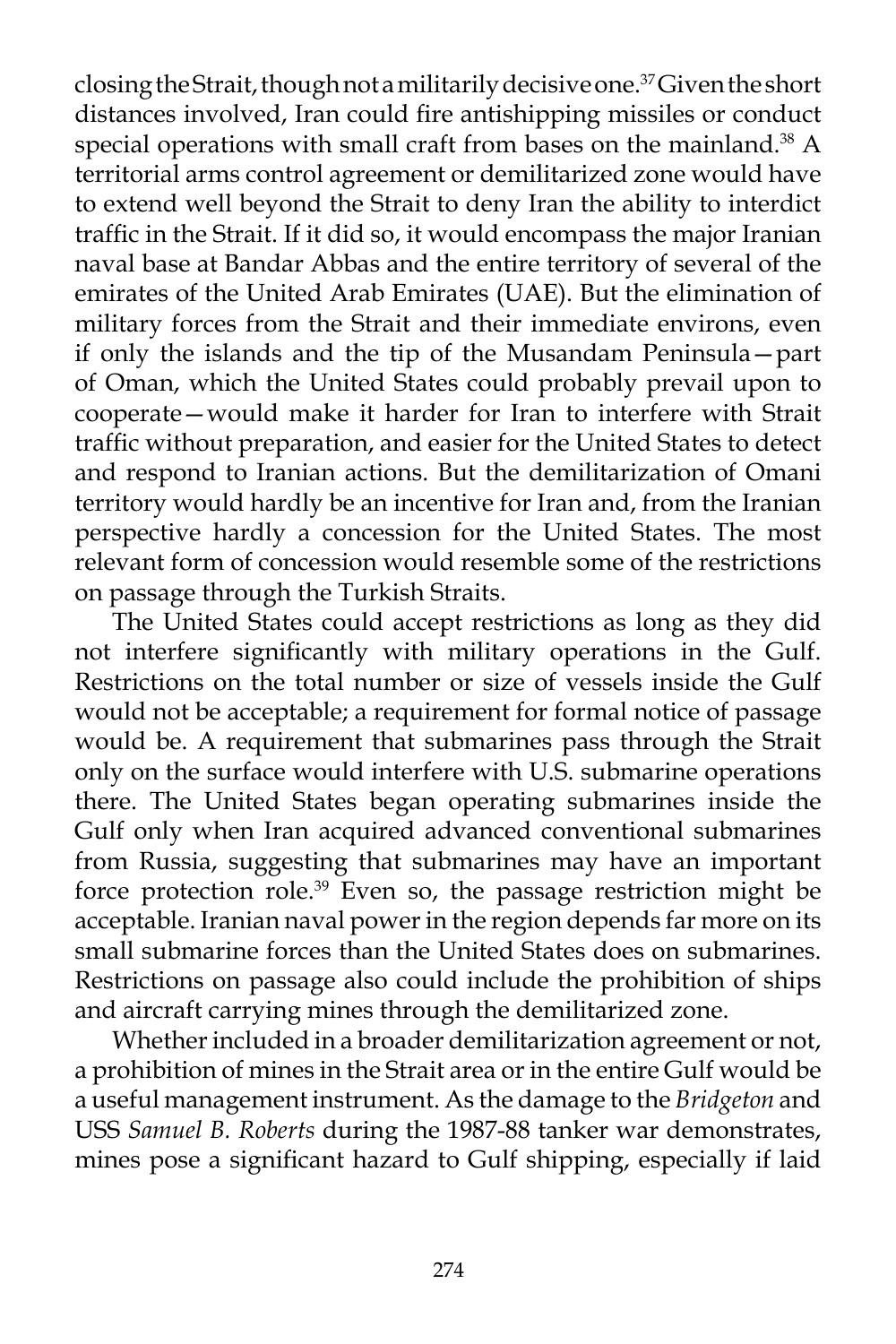clandestinely. The removal of this threat would reduce uncertainty about navigation substantially. $40$  Since Iran is the only Gulf state likely to employ mines, it would probably not be difficult to get the remainder of the Gulf states and outside navies operating in the Gulf to agree to a comprehensive regional ban on naval mines.

 The disputed islands present another option, but unfortunately not a desirable one. The islands have small populations and no intrinsic worth beyond their location. Under the territorial arrangements established when Britain withdrew from the Gulf in 1971, Iran was to share sovereignty over Abu Musa and the Tunbs with the UAE. Just before the British withdrew; Iranian forces occupied all three islands. Iran and the UAE reached an agreement for joint administration just before the Iranian occupation; there was no such agreement with the UAE. The joint administration of Abu Musa has led to friction, notably since 1992 when Iran began to assert unilateral control over the island. There have been a number of incidents since that time; in June 2004, for example, a UAE patrol boat fired on an Iranian fishing boat. The UAE, backed by the other members of the GCC, have sought international arbitration to resolve the situation; Iran has refused.<sup>41</sup> Iranian overtures to the Gulf countries have not altered their position.<sup>42</sup> Even the mention of the most basic agreement regarding the islands, presumably exchanging recognition of Iranian sovereignty for demilitarization, would deeply offend the Gulf Arabs and encourage Iranian territorial claims elsewhere in the Gulf. Iran asserted a historical claim to Bahrain, originally in 1927, but officially relinquished that claim in 1970. Recognition of the Iranian claims to the Tunbs and Abu Musa might encourage Iran to revive the claim to Bahrain.<sup>43</sup> Since Iran has controlled the Tunbs for 30 years and apparently has obtained what it wants in Abu Musa, the island situation appears to offer little leverage for obtaining concessions from Iran. For Iran, the islands are a national issue, not related to the revolutionary agenda.<sup>44</sup>

 The INCSEA precedent suggests a different management approach, focused on freedom of navigation and avoidance of provocation. Like INCSEA, an "INCGULF" could involve only actual armed forces (air and naval) operating in the Gulf and Strait and would regulate only behavior. It could begin with a promise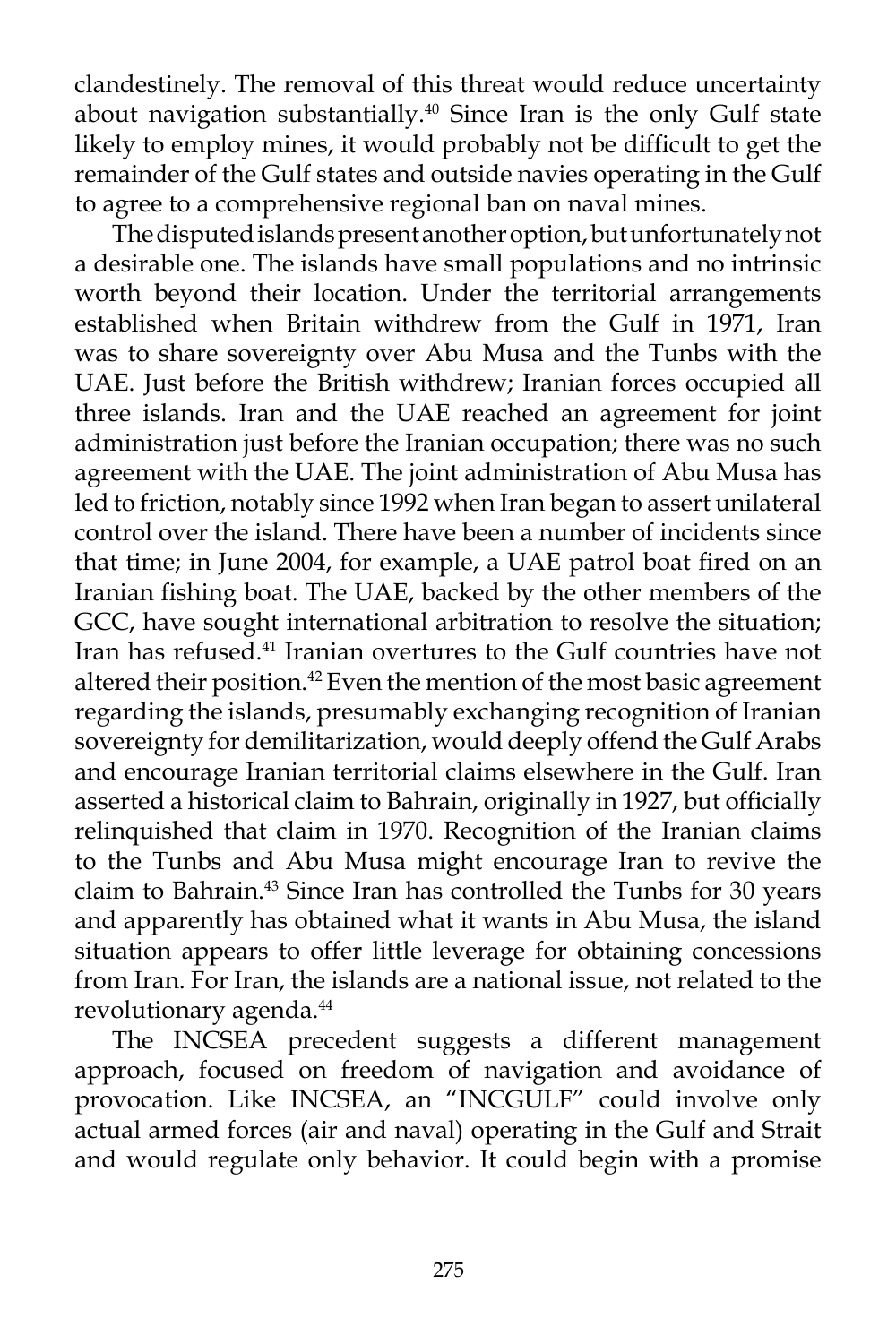to observe the maritime rules of the road and their equivalents in the air and continue by circumscribing provocative behaviors, such as the loading of mines aboard ships or aircraft or the use of missile guidance radars, and might extend to notice of naval and air exercises. The lack of diplomatic relations between the United States and the Islamic Republic would be an obstacle to the negotiation of such an agreement, particularly if it involved the creation of a review body. But the United States and Iran already cooperate in a program for the monitoring of wrecks and other hazards to navigation in the Strait, managed by the U.S. Coast Guard; anecdotal reports suggest that formal and respectful contacts frequently take place between U.S. and Iranian naval officers in the Strait area. A Prevention of Incidents structure simply would place those contacts on an ongoing basis without involving interaction at the diplomatic level. It would improve the security of traffic through Strait and thus appeal not only to the other Gulf states and the United States, but to all major importers of oil from the Gulf, including India and China. The Iranian Revolutionary Guard, essentially the armed forces of the revolutionary agenda, probably would reject an INCGULF out of hand. The rejection would both isolate Iran and contribute to friction between the regular Iranian armed forces and the Revolutionary Guard.

 The idea of a Gulf commission, modeled up to a point on the Strait Commission established in the Lausanne Convention, offers an intriguing prospect. (The Strait Commission could not be an exact model, since it was imposed by the victorious Allies and actually controlled its own territory, the Strait Zone.) A Gulf Commission would address the question of secure and orderly navigation in the international waters of the Strait and Gulf. It would be established by an international convention and have responsibility for enforcing the terms of that convention. A Gulf convention could include any of the possible agreements mentioned above—local demilitarization, a mine ban, an INCGULF, for example—as well as such matters as maintenance of aids to navigation and wrecks, on which anecdotal evidence suggests that there is already a good deal of informal cooperation. It also could serve as a clearing house for information on the passage of ships and aircraft. More formal and intrusive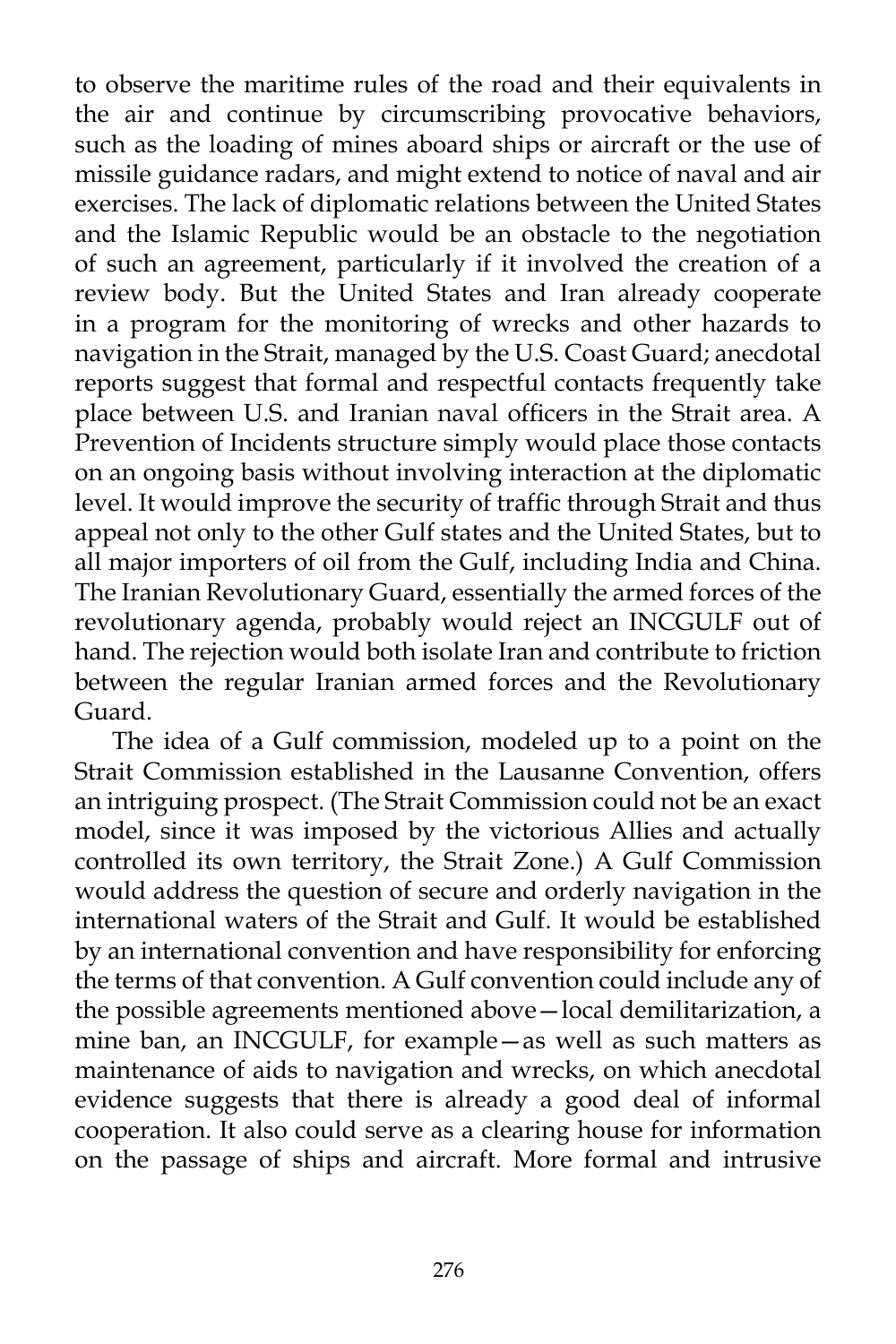mechanisms of management could include requiring that an official of the Commission be aboard all nonriparian vessels and all warships operating in international waters in the Gulf, or even that ships passing through the waters administered by the Commission fly a Commission flag in addition to their national colors. The expenses of the Commission would be considerable; it could be funded either by fees paid by the users of the Gulf or contributions from the members of the Commission.

 Since it is impossible to bring surface ships into the Gulf surreptitiously, the functioning of a Commission would not limit U.S. military options significantly. If a situation justified military action, it would also justify violating the rules of the commission. The convention which created the commission would have to have an escape clause to deal with this circumstance. It also might declare certain violations of the convention as acts of war against the signatories. Such a structure would give the United States a legal role in maintaining the security of Gulf. The establishment of a commission thus would defeat Iran's longstanding goal of establishing a collective security structure in the Gulf which would the exclude the United States. An Iranian rejection of an agreement would imply that Iran valued its national interest above order and security in the Gulf, and thus isolate Iran.<sup>45</sup>

 Even if these initiatives turned out to be no more than diplomatic theater, the United States still would benefit. Thus far, the United States has dealt with Iran's nuclear program primarily with sanctions and harsh rhetoric, unlike the European Union (EU), which has offered positive incentives.46 The proposal of management instruments or regimes for the Gulf would show flexibility without altering policy on the nuclear issue. Even if the flexibility is not sufficient to impress the Islamic Republic, it would impress the global community and might facilitate cooperation with the European powers on nuclear issues and continuing security cooperation with the GCC countries. If, of course, Iran accepted one of the proposals and then violated it, it would weaken Iran's position, even if it were not so gross a provocation as Saddam's invasion of Kuwait. In either of these cases, the United States would benefit as long our adherence to whatever instrument or regime Iran had violated did not compromise our ability to act in the Gulf.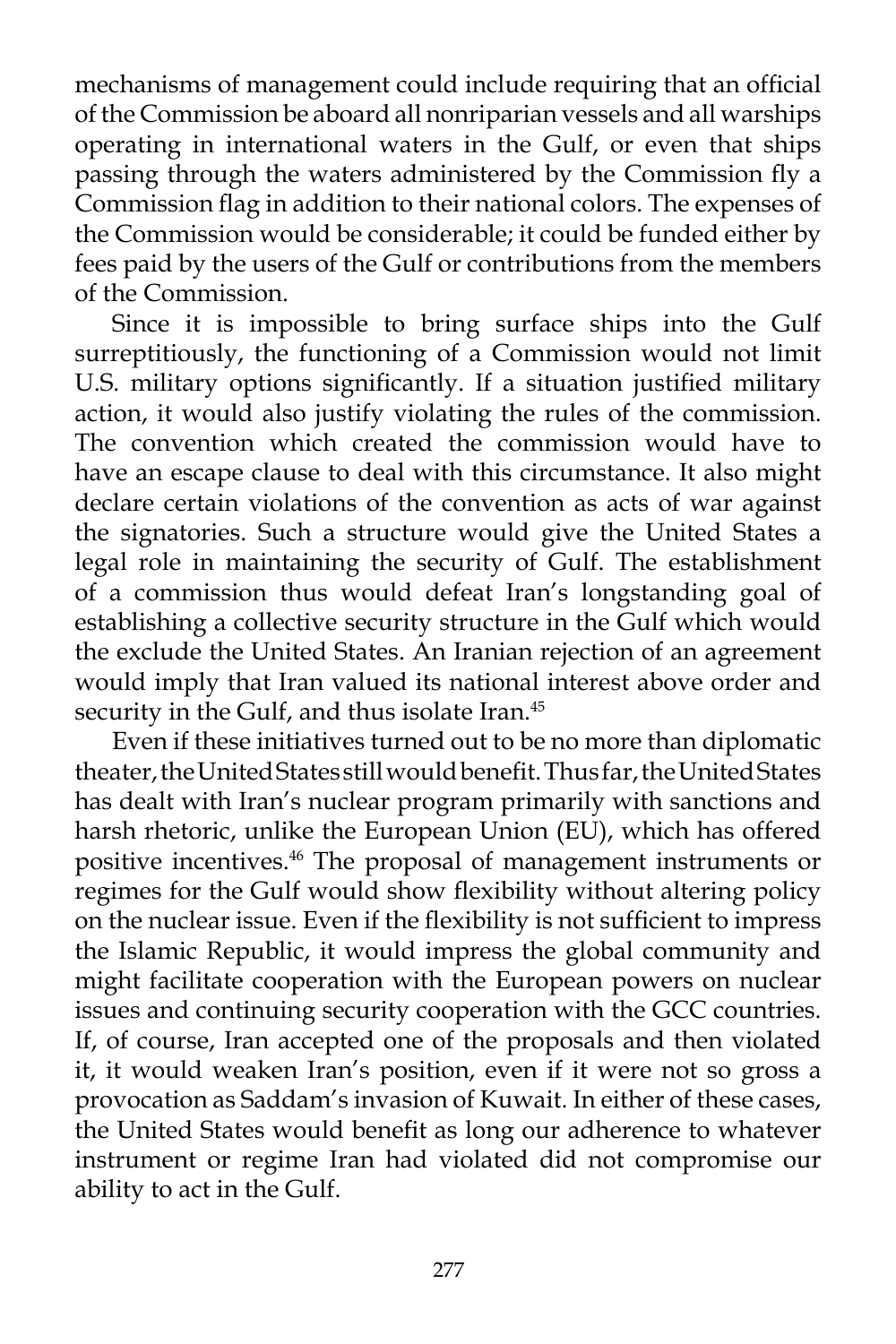Showing flexibility to the Islamic Republic would have some risks. Iran might take plasticity as weakness and take more aggressive actions as a result. But in doing so, the Islamic Republic would weaken its international position. Iranian adherence to an agreement might well pose the greatest challenge. Iranian acceptance of a management instrument for the Gulf would be as much a strategic choice as offering it would be for the United States. If the GCC countries, Iran's other neighbors, and the world community (not to mention the United States) perceived Iranian acceptance of a management as a sign of a new and more benign approach to the world, and acted accordingly, the situation would become far more dangerous. A reduction in tensions in the Gulf cannot and must not serve as the basis for a redefinition of the U.S. relationship with the Islamic Republic. It could not replace, only complement the sanctions regime and a vigorous military policy in the region. Whatever confidence these measures might build could not become the basis of a new Gulf policy.<sup>47</sup>

### **CONCLUSION**

 No management instrument or regime could either dissuade the Islamic Republic of Iran from its pursuit of nuclear weapons or eliminate the threat to global and regional order which a nuclear Iran would pose. The most comprehensive and formal concept would offer no more than a marginal improvement in the overall situation. But in such a serious situation, even the prospect of marginal improvement is worth careful investigation. An approach to Iran, whether through secret diplomacy or open declaration, would create a new arena in which the United States could employ its power to reduce Iran's international support and freedom of action and, perhaps, capability. A management regime can be, and must be, an instrument of statecraft, not a substitute for it.

#### **ENDNOTES - CHAPTER 11**

 1. Richard N. Haass, *Conflicts Unending: the United States and Regional Disputes,*  New Haven: Yale University Press, 1990, pp. 1-2.

 2. Dagobert Brito and Amy Jaffe, "Reducing Vulnerability of the Strait of Hormuz," chap. 9, this volume.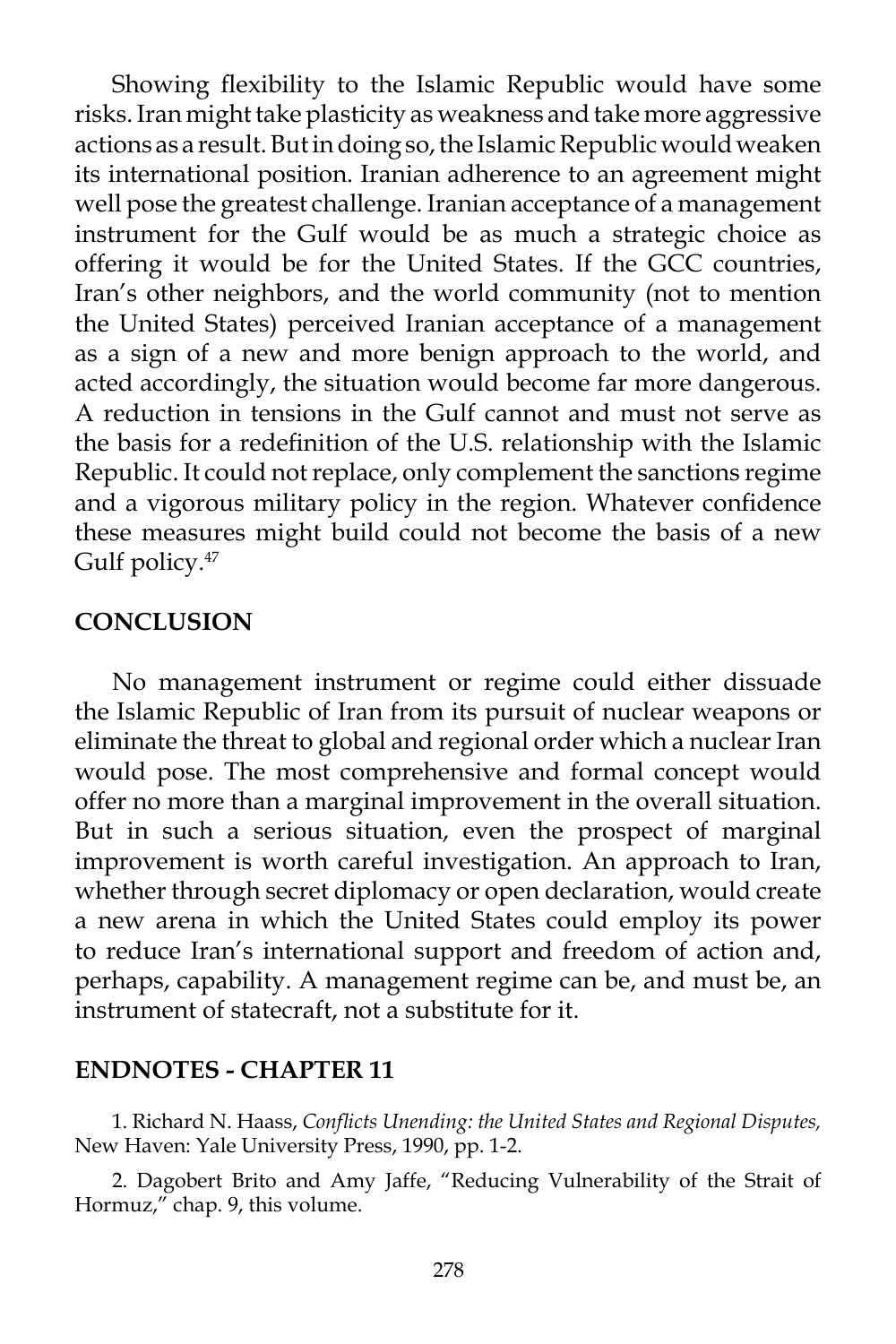3. On this point, see, for example, Philip C. Saunders, "Military Options for Dealing with North Korea's Nuclear Program," Monterey Institute of International Studies, January 27, 2003, available at *http://cns.miis.edu/research/korea/dprkmil.htm*.

 4. Anthony H. Cordesman, *Iran's Evolving Military Forces,* Washington, DC: Center for Strategic and International Studies, 2004, p. 42; *idem*., *Iran's Military Forces in Transition,* Westport, CT: Praeger, 1999, covers the Inanian military forces at greater length.

 5. Numerous authors on nuclear issues have quoted Sundarji's words, but I have been unable to locate the original source in which they appeared. For wording, see Keith B. Payne, *Deterrence in the Second Nuclear Age*, Lexington, KY: University Press of Kentucky, 1996, p.20.

 6. On the continuity of Iranian foreign policy, see Graham E. Fuller, *The "Center of the Universe": The Geopolitics of Iran,* Boulder, CO: Westview Press, 1991, esp. pp. 8-33.

7. On Iran's nuclear ambitions in regional context, see *ibid*., p. 237.

 8. Mihael Eisenstadt, "Living with a Nuclear Iran," in *Crises in the Contemporary Persian Gulf,* Barry Rubin, ed., London and Portland, OR: Frank Cass, 2002, p. 227.

 9. On these issues, see Fuller, *ibid*.; Christin Marschall, *Iran's Persian Gulf Policy: From Khomeini to Khatami,* New York: Routledge Curzon, 2003, pp. 3-62; Anthony H. Cordesman, *Iran's Military Forces in Transition,* Westport, CT: Praeger, 1999, pp. 20-30, 265-270. Robin Wright, "Desire for Nuclear Empowerment a Uniting Factor in Iran," *Washington Post*, November 14, 2004, demonstrates the Iranian desire for nuclear capability.

 10. The reference to containment does not imply an acceptance of the Iranian regime as permanent or desirable, but to containment as a prerequisite for any other policy to deal with the Iranian regime.

 11. Cordesman, *Iran's Evolving Military Forces*, *http://csis.org/features/0407\_ IranMilForces.pdf*, p. 18. Cordesman summarizes reports on Iranian nuclear programs on pp. 49-60.

 12. Iran's ability to close the Strait might be said to constitute a Samson option, comparable to Israeli nuclear capability as described in Seymour Hersh, *The Samson Option: Israel's Nuclear Arsenal and American Foreign Policy,* New York: Random House, 1991.

 13. On the Mossadeq era, see Sepehr Zabih, *The Mossadeq Era: Roots of Iranian Revolution,* Chicago: Lake View Press, 1986; Mostafa Elm, *Iran's Oil Nationalization and Its Aftermath*, Syracuse, NY: Syracuse University Press, 1992, among others. With the exception of Zabih, nearly all the literature on Mossadeq and his time overestimates the degree of popular support for Mossadeq, the stability of his government, and his commitment to free and representative government, and underestimates the Communist threat to and within Iran.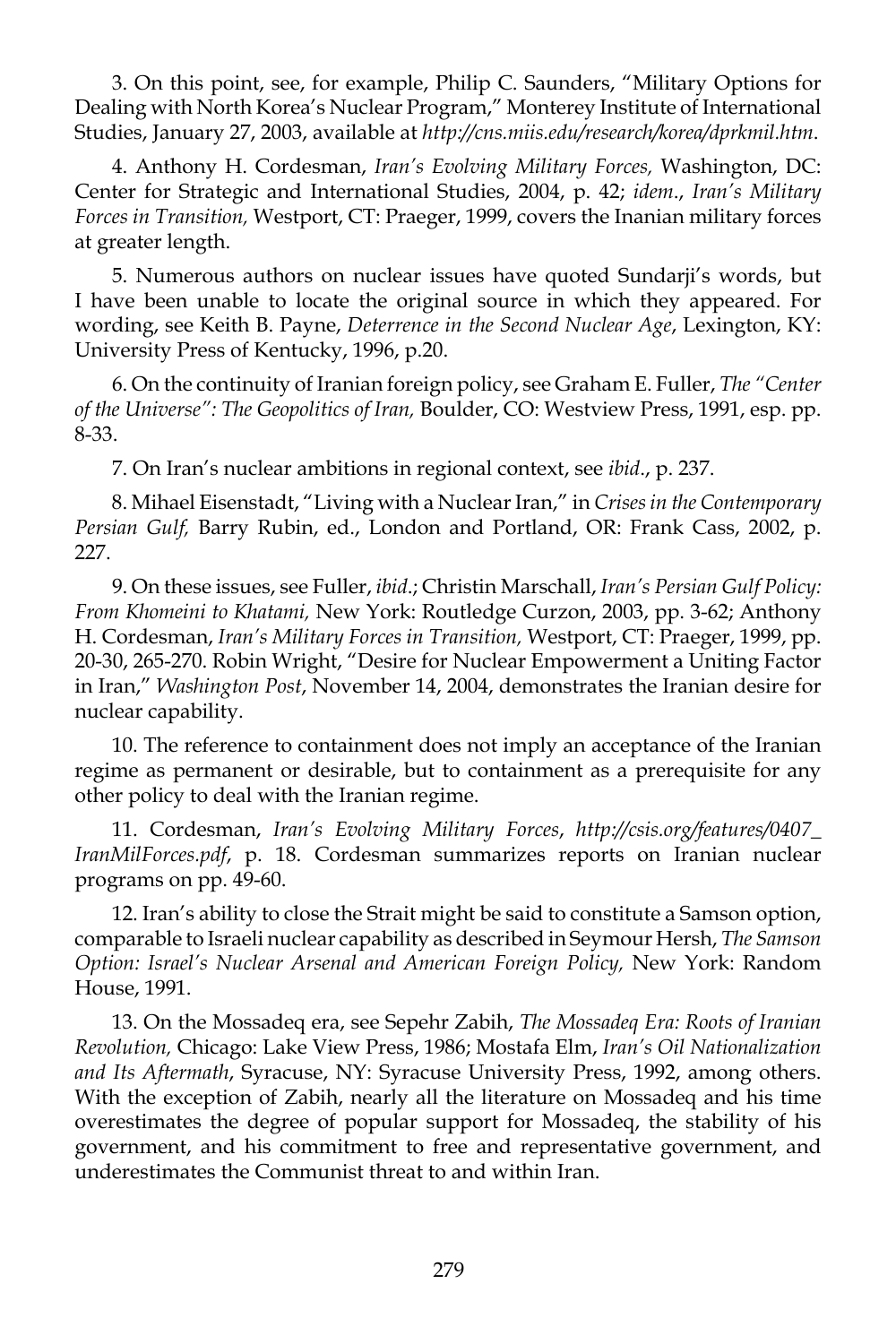14. For a recent survey of political patterns in the GCC countries other than Saudi Arabia, see Malcolm C. Peck, "Eastern Arabian States; Kuwait, Bahrain, Qatar, United Arab Emirates, and Oman," David E. Long and Bernard Reich, *The Government and Politics of the Middle East and North Africa*, 4th. Ed., Boulder, CO: Westview Press, 2002, pp. 128-173. Political liberalization in Qatar led to the establishment of al-Jazeera.

 15. James H. Noyes, *The Clouded Lens: Persian Gulf Security and US Policy*, Stanford, CA: Hoover Institution Press, 1982, covers the early years of U.S. Gulf policy. Anthony Cordesman has continued the story in a series of volumes, including *The Gulf and the Search for Strategic Stability,* Boulder, CO: Westview, 1984; *The Gulf and the West: Strategic Relations and Military Realities,* Boulder, CO: Westview, 1988; and *After the Storm: the Changing Military Balance in the Middle East,* Boulder, CO: Westvew, 1993. There is also M. E. Ahrari and James H. Noyes, eds., *The Persian Gulf After the Cold War,* Westport, CT: Praeger, 1993, and Michael A. Palmer, *Guardians of the Gulf: A History of America's Expanding Role in the Persian Gulf, 1833-1992*, New York: Free Press, 1992.

 16. *The Oxford Dictionary of Quotations,* 3rd. ed., New York Oxford University Press, 1979, attributes this verse to G. W. Hunt, and describes it as the lyrics of a "Music Hall Song."

 17. Any mention of the "Great Game" justifies citing Peter Hopkirk's superb *The Great Game: the Struggle for Empire in Central Asia,* New York: Kondansha International, 1994.

 18. On the Straits question in the 19th century, see Harry N. Howard, *Turkey, the Straits and U.S. Policy,* Baltimore: The Johns Hopkins University Press, 1974, pp. 1-27; Christos L. Rozakis and Petros N. Stagos, *The Turkish Straits,* Dordrecht, Holland: Maritnus Nijhoff, 1987, pp. 1-24, 80-89; Ferenc A. Vali, *The Turkish Straits and NATO,* Stanford, CA: Hoover Institution Press, 1972, pp. 3-25; William Hale, *Turkish Foreign Policy, 1174-2000,* London: Frank Cass, 2000, pp. 13-37. This list, and subsequent lists of sources on the Straits question, is hardly exhaustive.

 19. On the Straits question during World War I, see Howard, *Turkey*, pp*.* 27-45; Rozakis and Stagos, *Turkish Straits*, pp. 25-31; Vali, *Turkish Straits,* pp. 26-29; Hale, *Foreign Policy*, pp. 37-44; David Fromkin, *A Peace to End All Peace: The Fall of the Ottoman Empire and the Creation of the Modern Midde East,* New York: Avon, 1990, especially pp. 137-145, 189-199. These references are hardly comprehensive and do not deal with the Dardanelles expedition at all.

 20. On Sevres and Lausanne, see Howard, *Turkey,* pp. 51-129; Vali, *Turkish Straits*, pp. 26-34; Rozakis and Stagos, *Turkish Straits*, pp. 26-39, 89-100, Anthony R. DeLuca, *Great Power Rivalry in the Turkish Straits,* Boulder, CO: East European Monographs, 1981, pp. 1-14; Fromkin, *A Peace to End All Peace,* pp. 427-434, 465- 568.

21. *Ibid*.

 22. On the terms of the Convention of Lausanne, see Petros and Rozakis, *Turkish Straits,* pp. 89-100; Howard, *Turkey*, pp. 83-129, 300-313.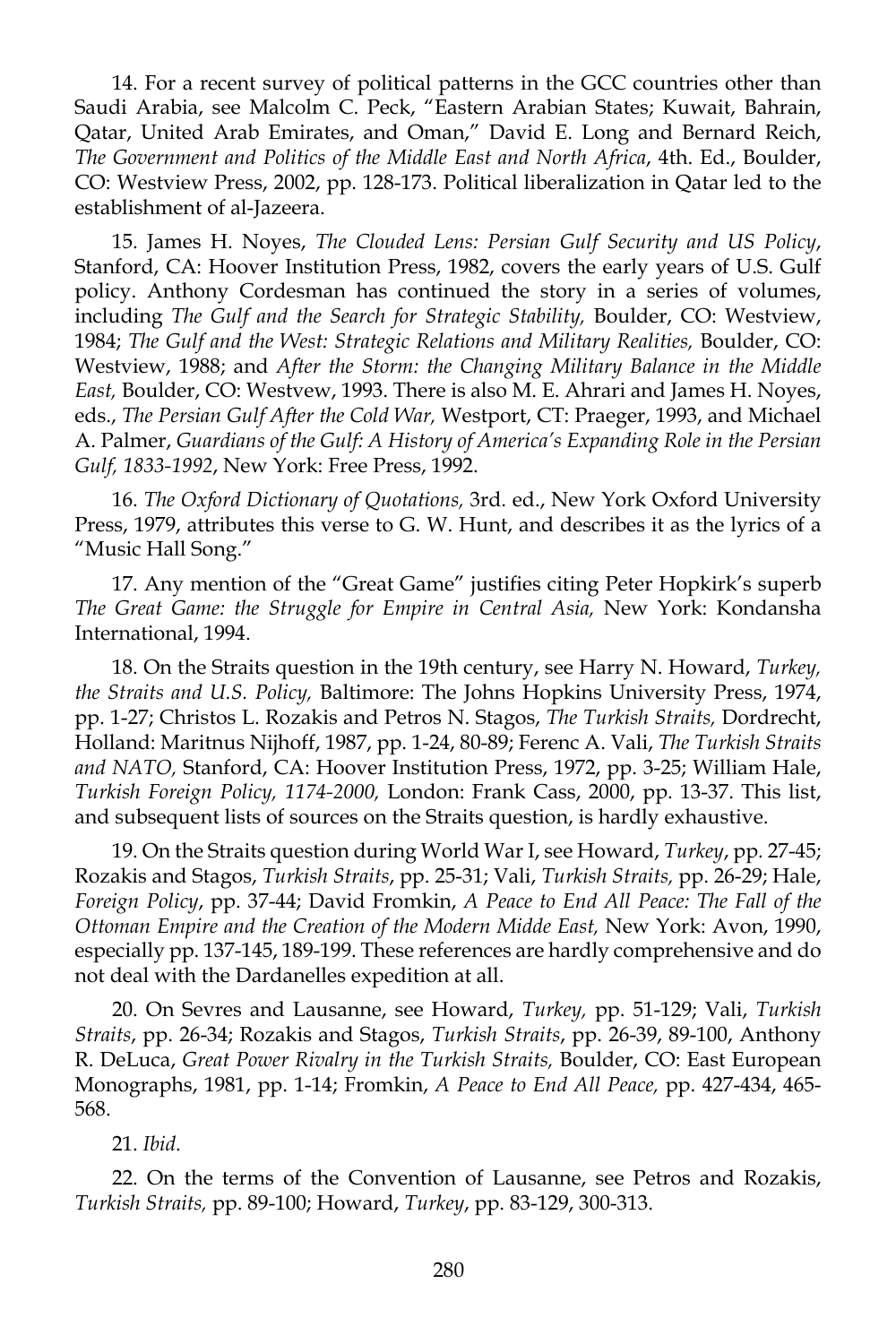23. Howard, *Turkey*, pp. 126-147; Rozakis and Stagos, *Turkish Straits,* pp. 36-42; DeLuca, *Rivalry,* pp. 14-50.

 24. Lord Stanhope, the leader of the British delegation at the beginning of the conference, used this phrase. *Actes de la Conference de Montreux: 22-Juin-20 Juillet: Compte Rendu des Seances Plenieres et Proces-Verbal Des Debats du Comite Technique,*  with an introduction by Thanassis Aghnides, Paris: 1936, p. 43, quoted in DeLuca, *Rivalry*, p. 56.

 25. On the negotiations and general framework of the Montreux Convention, see Howard, *Straits*, pp. 147-156; Rozakis and Stagos, pp. 102-104; Vali, *Straits,* pp. 36-40; DeLuca, *Rivalry*, pp. 25-135. On the specific provisions, see Howard, *Straits,* pp. 292-315; Rozakis and Stagos, *Straits,* pp. 104-136. The Convention's provisions regarding aircraft carriers are not clear. Because the text of the Convention makes no reference to aircraft carriers but refers only to capital ships and Annex II specifically excludes aircraft carriers from the category of capital ships, it appears that aircraft carriers are subject to the 15,000 ton limit, which effectively prohibits them from passing through the Strait. At least partially, if not entirely, because of this issue, the Soviet Union designated all of its aircraft carriers, which were constructed at Nikolayev in the Ukraine for use outside the Black Sea, as cruisers, which qualified as capital ships under the Convention, rather than aircraft carriers. Article 15 states "Vessels of war in transit through the Strait shall in no circumstances make use of any aircraft which they may be carrying," thus prohibiting the use of aircraft during transit but not their carriage. On these issues, see Rozakis and Stagos, *ibid*., pp. 50-55, 132-133.

 26. Bruce R. Kuniholm, *The Origins of the Cold War in the Near East: Great Power Conflict and Diplomacy in Iran, Turkey and Greece*, Princeton, NJ: Princeton University Press, 1980, provides an excellent overview of this topic; Harry N. Howard, *Turkey, the Straits and U.S. Policy,* Baltimore: The Johns Hopkins University Press, 1974, pp. 210-280, covers the issue of the Strait in detail.

 27. On this issue, see, for example, Christopher Slaney, "Turkish Concern for Bosporus Complicates Oil Transport Scenarios," *Washington Report on Middle East Affairs*, Vol. XXII, No. 4, May 2004.

 28. David F. Winkler, *Cold War at Sea: High-Seas Confrontation between the United States and the Soviet Union,* Annapolis, MD: U.S. Naval Institute, 2000, discusses the historical background of INCSEA and the negotiation which led up to it on pp. 1-107, and summarizes the terms on pp. 106-107. Significantly, INCSEA did not address collisions or other incidents involving submerged submarines.

29. *Ibid*., pp. 108-176, esp. pp. 129-130, 146-147, 150-151.

30. *Ibid*., pp. 170-171.

31. *Ibid*., pp. 172-175.

 32. Frederick C. Lane developed the concept of protection costs. For a collection of his articles on this point, see *Profits from Power: Readings in Protection Rent and Violence Controlling Enterprises,* Albany: State University of New York Press, 1979.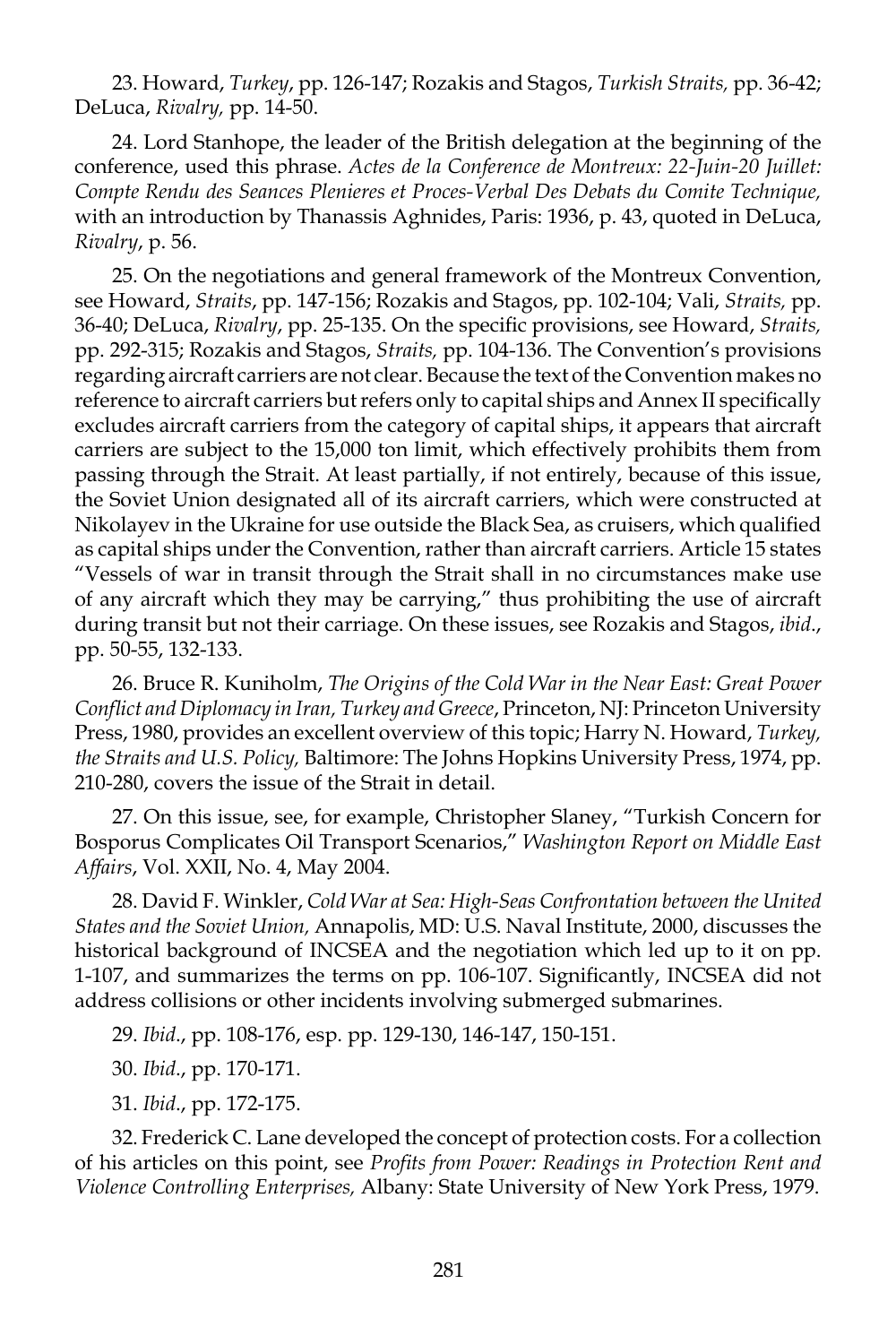33. Ray S. Cline, *The Power of Nations in the 1990s: A Strategic Assessment,*  Lanham, MD: University Press of America, 1994, pp. 29-30, 54-55.

 34. Carl von Clausewitz, *On War,* Michael Howard and Peter Paret, ed. and trans., Princeton, NJ: Princeton University Press, 1976, pp. 595-596.

 35. Colonel John A. Warden, USAF, *The Air Campaign,* San Jose, CA: To Excel Press, 2000, pp. 7-10.

 36. For a recent report of Iran's continuing efforts to improve relations with the GCC countries, see "Iran's Gulf Inroads," *Eurasia Security Watch*, Vol. 67, January 14, 2005, *www.afpc.org/esw67.shtml*.

37. I deal with the boundary dispute below.

 38. Anthony H. Cordesman, "Iranian Military Capabilities and Dual Containment," in *The Persian Gulf at the Millennium: Essay in Politics, Economy, Society, and Religion,* Gary G. Sick and Lawrence Potter, ed., New York: St. Martin's, 1997, pp. 205-206.

 39. Michael Collins Dunn, "The Iranian Submarines: A New Naval Arm," *Washington Report on Middle East Affairs*, December 1992/January 1993, *http://www. washington-report.org/backissues/1292/9212040.html*.

40. On the tanker war, see Palmer, *Guardians,* pp. 128-149.

 41. On the diplomatic history of the dispute over the islands, see Pirouz, Mojtahed-Zadeh, "Iran's Maritime Boundaries in the Persian Gulf: the Case of Abu Musa Island," in *the Boundaries of Modern Iran*, Keith McLachlan, ed., New York: St. Martin's, 1994, pp. 101-127; Richard N. Schofield, "Border Disputes in the Gulf: Past, Present and Future," in *ibid*., pp. 142-156; *idem*., "Gulshan Dietl, "Iran in the Emerging Greater Middle East," in *Oil and Water: Cooperative Security in the Persian Gulf*, Bjorn Moller, ed., New York: I. B. Tauris, 2001, pp. 74-75. On the June 2004 incident, see Simon Henderson, *Incident in the Shatt al-Arab Waterway: Iran's Border Sensitivities,"* Washington Incident for Near East Policy *Policywatch*, Vol. 879, June 28, 2004, available at *www.washingtoninstitute.org/watch/policywatch/ policywatch2004/879.htm*. Although the Abu Musa incident is not Henderson's actual topic, he provides an admirable summary of it.

 42. See the archive of news stories on the islands issue maintained by the UAE Ministry of Information and Culture, at *http://www.uaeinteract.com/news/default. asp?ID=147*.

 43. On the Iranian claim to Bahrain, see George Lenczowski, *The Middle East in World Affairs*, 4th ed., Ithaca, NY: Cornell University Press, 1980, p. 671.

 44. On this point, see "Always and Forever the Persian Gulf," at *www. marzeporgohar.org/index.php?l=1&cat=17&scat=31&artid=370*. The web site is maintained by Iranians for a Secular Republic.

 45. The possibility exists that the regime would actually welcome a strike to strengthen its domestic position, but there is no evidence to support such speculation.